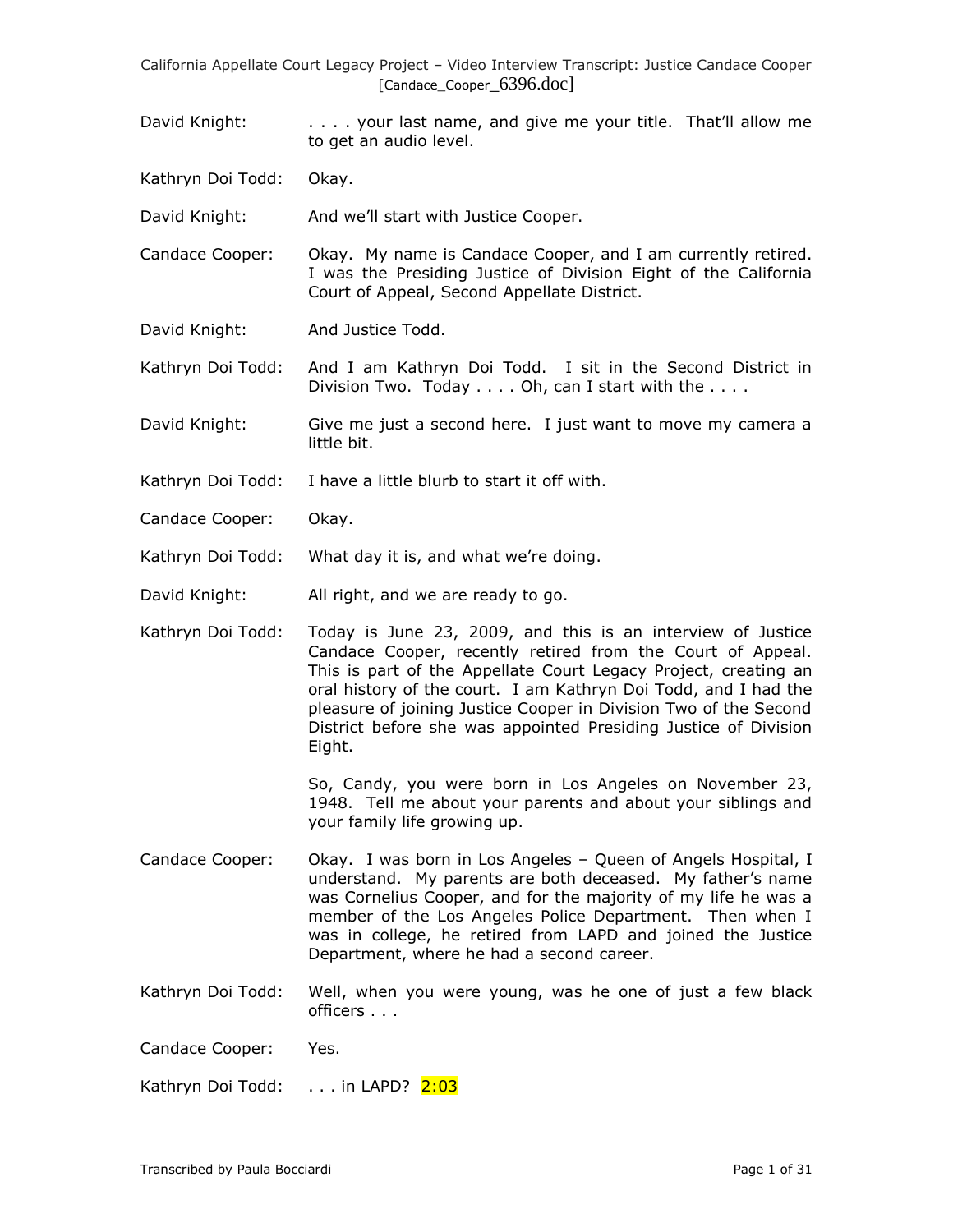- Candace Cooper: Yes. He was a contemporary of a man named Jesse Brewer, who became one of the first very high-ranking members . . . black members of LAPD. A little bit younger than Tom Bradley when he was on the police force. Most of the early African-American lawyers – male lawyers – in Los Angeles, a lot of them were LAPD officers who retired.
- Kathryn Doi Todd: And a few of the judges.
- Candace Cooper: Yes, yes, a few of the judges as well. My dad was also a contemporary . . . . One of our judges that a lot of people remember from the superior court was David Cunningham. Not the . . . . We have a new David Cunningham, who is also a judge now, but they had . . . my dad and him had been in kindergarten together. My dad was also born and raised in Los Angeles.
- Kathryn Doi Todd: And had Dave Cunningham, Sr., been on the L.A. Police Department?
- Candace Cooper: That I don't remember; I don't remember him. But a good number of the black judges were ex-LAPD officers.
- Kathryn Doi Todd: And what about your mother? Did she work, or . . . .
- Candace Cooper: My mother was primarily a housewife. She would work from time to time as economics indicated that she needed to get out and do more assistance. She sold insurance for a few years, and . . . . However, her *best* job when I was in high school is she became a reservation agent for Trans World Airlines.
- Kathryn Doi Todd: Oh! So did that mean you got access to travel?
- Candace Cooper: At that time, you could . . . . We didn't get passes because we weren't . . . . I think the spouse could get a pass. But we could pay the tax and fly anywhere TWA went. So if I had a threeday weekend, I was gone. So I did a lot of traveling on those days.
- Kathryn Doi Todd: At what age were you starting to travel like that?
- Candace Cooper: This was in high school and . . . the end of high school and college. Undergraduate.
- Kathryn Doi Todd: So what were some of the places that you visited?
- Candace Cooper: Well, mostly . . . . Actually, at that time I was going back and forth to Germany, 'cause there was a very good German family that my family was very close to and they had a lot of children and several homes. And so we would go there. So I would go to Berlin – then West Berlin – or northern Germany, or they also had a country home in the southern part of Germany. So it was . . . . <mark>4:22</mark>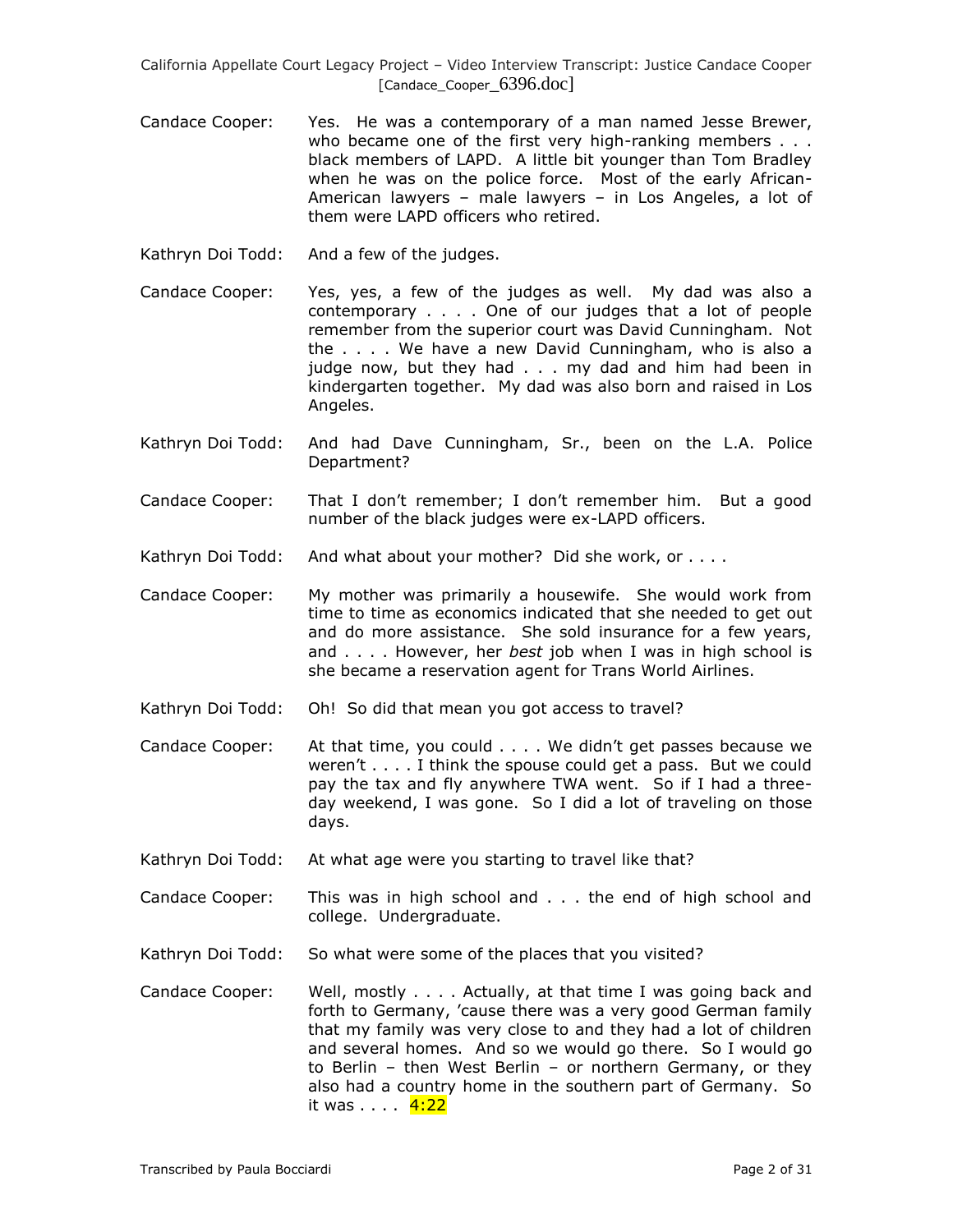- Kathryn Doi Todd: What a wonderful experience for you!
- Candace Cooper: That was fun, yeah. That was fun.
- Kathryn Doi Todd: So did you get to learn any German at that time?
- Candace Cooper: I never studied it, but we would be there for long enough. My whole family would go. My brother was also friends, my younger sister was friends, with this family as well. And you'd go and you'd stay for several months because they were very accommodating people, and they had a lot of kids as well. And I must say, after two or three years of those kinds of visits, I got conversational. So I could carry on a routine conversation. And I could understand a *lot* unless they started talking, you know, politics or religion, or something with . . . . more sophisticated. And then I'd lose it.
- Kathryn Doi Todd: So you have a couple of brothers, don't you?
- Candace Cooper: I have. I am . . . In birth order, I am number two of four. It was boy-girl-boy-girl. My older brother Cornelius is a medical doctor; he lives in New York City, in Manhattan. I have a younger brother . . . . My older brother is a year older than me. I have a younger brother who's five years younger, lives here in Los Angeles; his name is Conrad, and he is a preeminent swim instructor. He teaches hundreds of kids each summer to swim and then takes the winter off, and he loves his life.
- Kathryn Doi Todd: And you have a sister as well.
- Candace Cooper: And my . . . the youngest sibling is my sister, Crystal, who's eight years younger than me. And she lives in L.A. and is raising, with her partner, two beautiful adopted children.
- Kathryn Doi Todd: All of your names begin with "C."
- Candace Cooper: Yes.
- Kathryn Doi Todd: And I heard that your father's name was Cornelius.
- Candace Cooper: Cornelius also.
- Kathryn Doi Todd: And what about your mother? Did she have a name that began with "C" as well?
- Candace Cooper: She did not. She was fairly close in the alphabet; her name was Eunice Cooper. But she . . . I don't know why they got stuck with these "CC"s. But everybody started with "C."
- Kathryn Doi Todd: So you were born in Los Angeles. You've basically spent most of your life in Los Angeles, haven't you? 6:25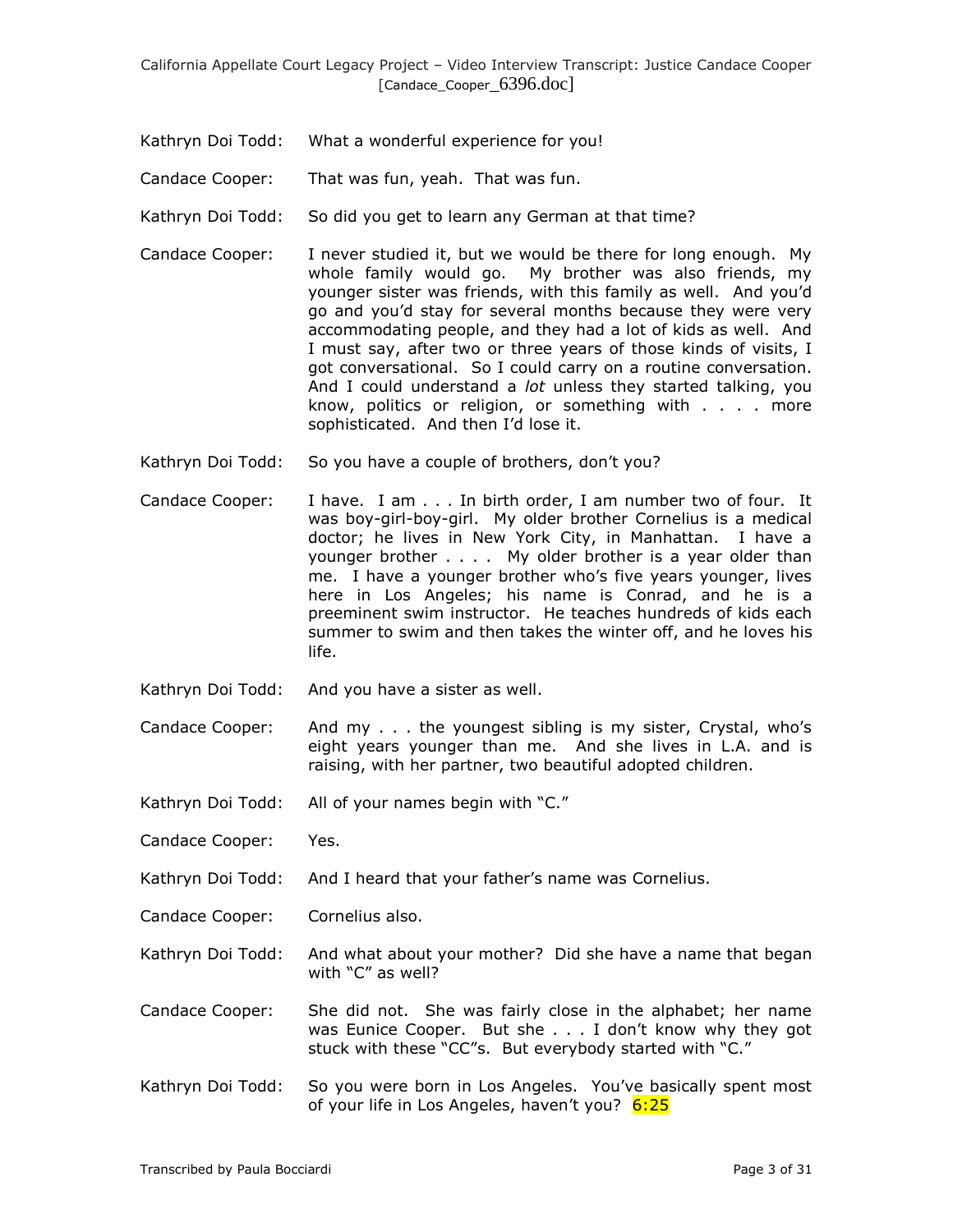- Candace Cooper: I did. We did a lot of traveling. My father was, you know . . . . I was born in '48 and, basically, elementary school years was in the '50s, and college years and high school years in the '60s. But in those elementary school years, that was back in the day where gas was 10 or 15 cents a gallon, and it was "See the U.S.A. in Your Chevrolet." And we had a series of station wagons. And cops don't have a lot of money for hotels, so he'd pile us all in the car and we would go all over. I probably went to . . . . I went to many states, almost all of the national parks, and we would camp and drive around and that was how we vacationed. And so we got to see a lot.
- Kathryn Doi Todd: You were very fortunate. You had a close family, and I know that when I was first on Division Two, you were . . . you had your mother with you, and she . . . .
- Candace Cooper: Yeah.
- Kathryn Doi Todd: And you took care of her in the last years of her life.
- Candace Cooper: Yeah. She lived with me. In fact, the home that I'm in now, I purchased a larger home so she could come and stay with myself and my daughter. And so, yeah, she was actually . . . she attended my enrobing into the Second . . . to Division Two and then again she made . . . she wasn't well, but she made it for Division Eight also.
- Kathryn Doi Todd: She must have been very proud of you.
- Candace Cooper: Yes, yes.
- Kathryn Doi Todd: So, when did your father pass away? Were you already a judge, or did he ever know anything about that?
- Candace Cooper: I was just  $\dots$  I had been a judge for two years. He  $\dots$ .
- Kathryn Doi Todd: So he knew about that.
- Candace Cooper: He knew about it. My dad . . . . Actually, it was a little longer than that, now that I think about it. I'm losing these dates. My dad passed away in 1985 at the age of 62, which was *way* too young.
- Kathryn Doi Todd: Yeah, *way* too young.
- Candace Cooper: Yeah, way too young. But I had . . . was appointed to the muni court in 1980, so he did get to know 1) I had become a lawyer, and also that I had become a judge.
- Kathryn Doi Todd: Oh, that's wonderful.
- Candace Cooper: So, yeah, he.... 8:26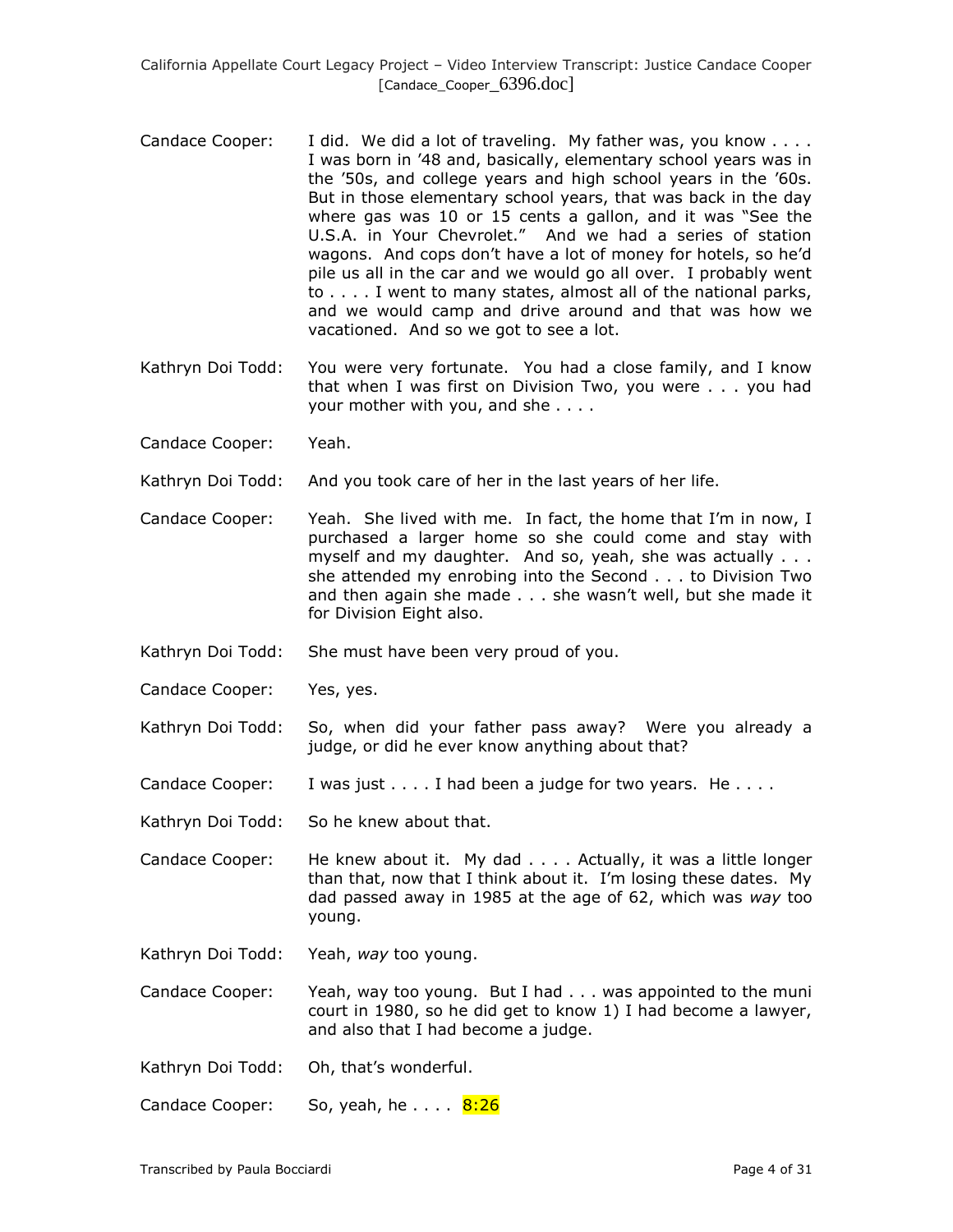- Kathryn Doi Todd: He must have been very proud of you.
- Candace Cooper: He was, he was.
- Kathryn Doi Todd: And your mother as well.
- Candace Cooper: Yes.
- Kathryn Doi Todd: But your whole family sounds so accomplished.
- Candace Cooper: Well, we are that generation that basically jumped into . . . You know, an educated generation. My father's family was interesting because the generation before his, there were some college-educated people in that generation. His father was an AME minister and came to California around the turn of the century to open a church, and actually pastored a church in Pasadena – that historically well-known church out there. And then was transferred to San Francisco and *[audio drops out]* away when my father, who was the youngest of four, was only two.
- Kathryn Doi Todd: I see. So then where did your father grow up?
- Candace Cooper: He grew up . . . . They came back to Los Angeles, so he grew up in Los Angeles. Went to Jefferson high School here in L.A. And . . . . But as a result of losing his father when he was only two years old, and his mother being in California – this was then back in the early '20s – had no support and no relatives on the West Coast. So it was . . . . He then had a tough . . . a much tougher upbringing.
- Kathryn Doi Todd: From a very young . . .
- Candace Cooper: Yeah, yeah.
- Kathryn Doi Todd: . . . age.
- Candace Cooper: And so my dad and his siblings . . . . He was one of four, there were no college graduates in that generation, and they lost track of his father's family. And his mother's family pretty much as well, 'cause communication travel back in the '20s and 30s isn't what it was these days.
- Kathryn Doi Todd: It's interesting how much of an impact economics had on their life – their whole life.
- Candace Cooper: Yeah. I think it's really a testament to education. And you can do, you know, a great deal without it, but it certainly is not an assurance, and you can do a heck of a lot better if you do have, you know, the economic . . . the educational credentials. 'Cause my dad ultimately did pretty well. He went as far as he could in the Los Angeles Police Department, but he  $11:02$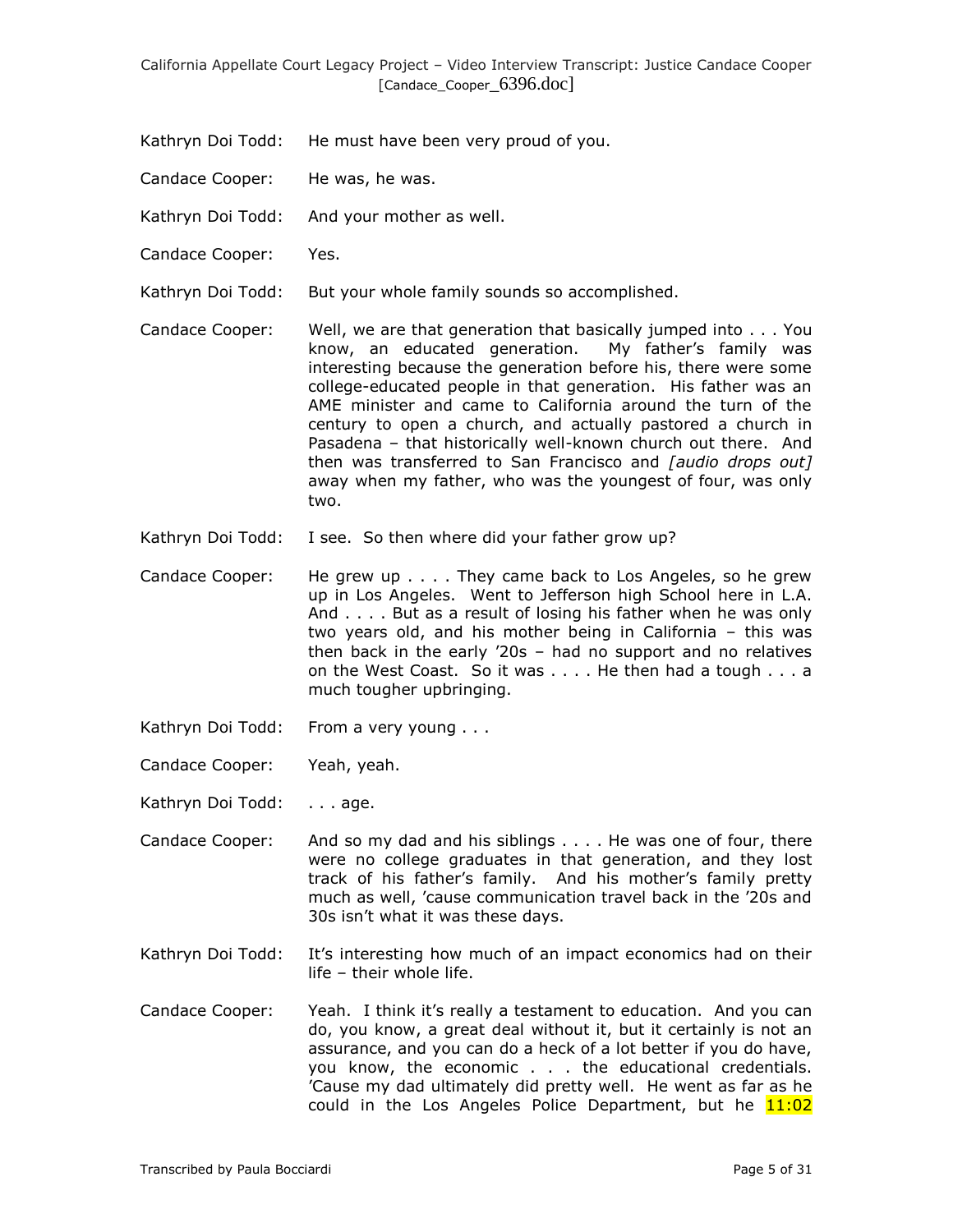retired from LAPD it must have been around '67 or '68, because he had risen basically as far as you could go as an African-American officer in LAPD at that time. It was *very* difficult to get above sergeant, and he had made that level. But you would only be assigned to, you know, predominately African-American areas, and there were a lot of restrictions. So he left LAPD and went with the Justice Department in a program called Law Enforcement Assistance Administration that, at that time, was giving out block grants – federal money – to local and state law enforcement agencies and other educational institutions and, in fact, partially funded one of the first California judicial colleges.

- Kathryn Doi Todd: Oh, my goodness.
- Candace Cooper: It was funded through, in part . . . .
- Kathryn Doi Todd: It's a small world, isn't it?
- Candace Cooper: It's a very small world. Yeah.
- Kathryn Doi Todd: So . . . .
- Candace Cooper: But I was very proud of him  $-$  I have to add this  $-$  because he ultimately rose to I think it was GS18 or whatever . . . the top level in the government below where you have to have a confirmation hearing.
- Kathryn Doi Todd: Fantastic! Oh, my goodness.
- Candace Cooper: And it's just an example of being given an opportunity. And went through several different administrations.
- Kathryn Doi Todd: So he must have been a very intelligent man.
- Candace Cooper: He was a very smart guy, he was a very smart guy. Very thoughtful, very kind man.
- Kathryn Doi Todd: So where did you go to junior high school?
- Candace Cooper: I grew up in the Crenshaw neighborhood.
- Kathryn Doi Todd: So did you go to Audubon Junior High School?
- Candace Cooper: I went to Audubon Junior High School and then Dorsey High School and then skipped down the road to USC.
- Kathryn Doi Todd: I remember that you told me once, a long time ago, that your high school counselor had not really prepared you for college. I was just astonished to hear that. But tell me again about that.
- Candace Cooper: Well, those were sort of interesting days. I graduated from high school in '66, so that would have been junior high  $13:18$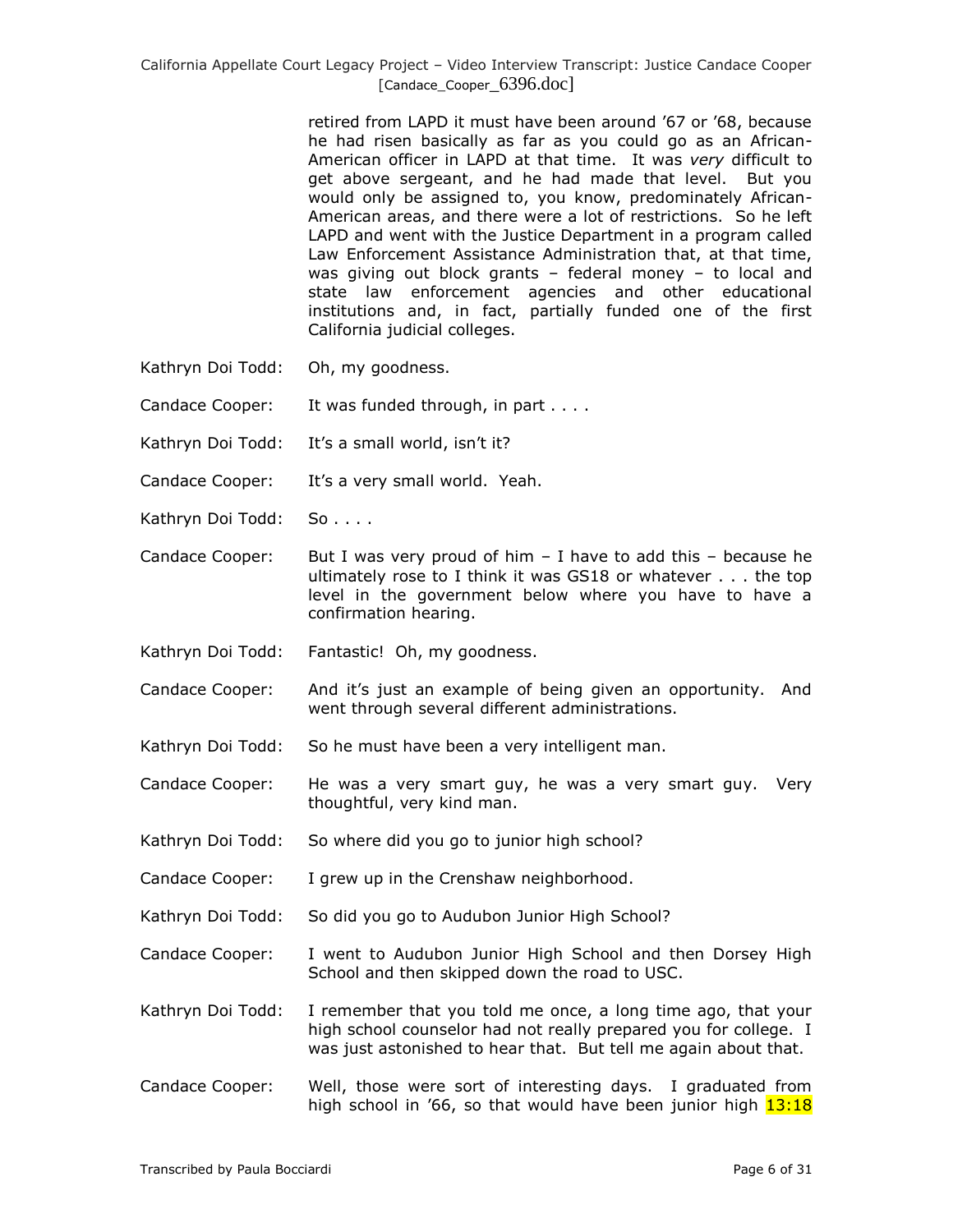> school in '63. And we moved into the Crenshaw neighborhood in 1959. When we moved in the Crenshaw area, the Crenshaw neighborhood was predominately Caucasian. And they had a large pocket of Japanese-Americans, and they . . . .

Kathryn Doi Todd: That's where I was, also.

Candace Cooper: Yeah, on Crenshaw by the Holiday Bowl.

Kathryn Doi Todd: Yes!

Candace Cooper: And so I went . . . . I grew up in that neighborhood, but I saw, and personally witnessed, you know, some real negative things that the whole neighborhood was subject to  $-$  you know, a lot of . . . they called it "block busting" at that time. And the . . . . Dorsey . . . . Well, I'll put it this way, just to show you. In the length of time . . . . In about a seven-year time span . . . . My brother and sister . . . . my brother . . . my two brothers and I were all in elementary school at the same time. My brother was sixth grade, I was fifth grade, my baby brother was in kindergarten. And we started at a school called  $54<sup>th</sup>$  Street School, which had probably about five or six hundred kids in the student body there. When we arrived, there were two other black kids at the school, and then my three siblings, and the rest of the school was predominately white. Dorsey High School, which is – this is all in the same neighborhood – Dorsey High School, which I graduated from – so this is like '66, so from '59 to '66 – Dorsey High School had 3,600 students there. My graduating class of 750 had 125 white kids, and it was the last class out of Dorsey with any significant number of whites. They had bailed out of the whole Crenshaw neighborhood.

- Kathryn Doi Todd: I remember that Audubon Junior High School was basically white when I went.
- Candace Cooper: Yes. Yeah. And it was the same when I was there. The real change occurred, I would say, between like '62 and '66. The whole neighborhood flipped. The school flipped. They had an 85 percent turnover in faculty at Dorsey High School, 'cause the faculty also left.

And that ties back to your comment about the college counseling. I was student body president my senior semester; I'd been student body president the fall semester. As class president, I was, you know, "Most Likely to Succeed" in my graduating class – all that sort of Type A achiever stuff. And I was rejected for UCLA – and I had good grades, I was in the Phoebian Society and so forth – because I had not filled all of my college requirements. And the reason I didn't fill my college requirements is because my college counselor gave me poor advice on certain activities that she said would qualify me for . . . they would give me credit. Specifically . . . . 'Cause I was student body president, so Student Government was 16:16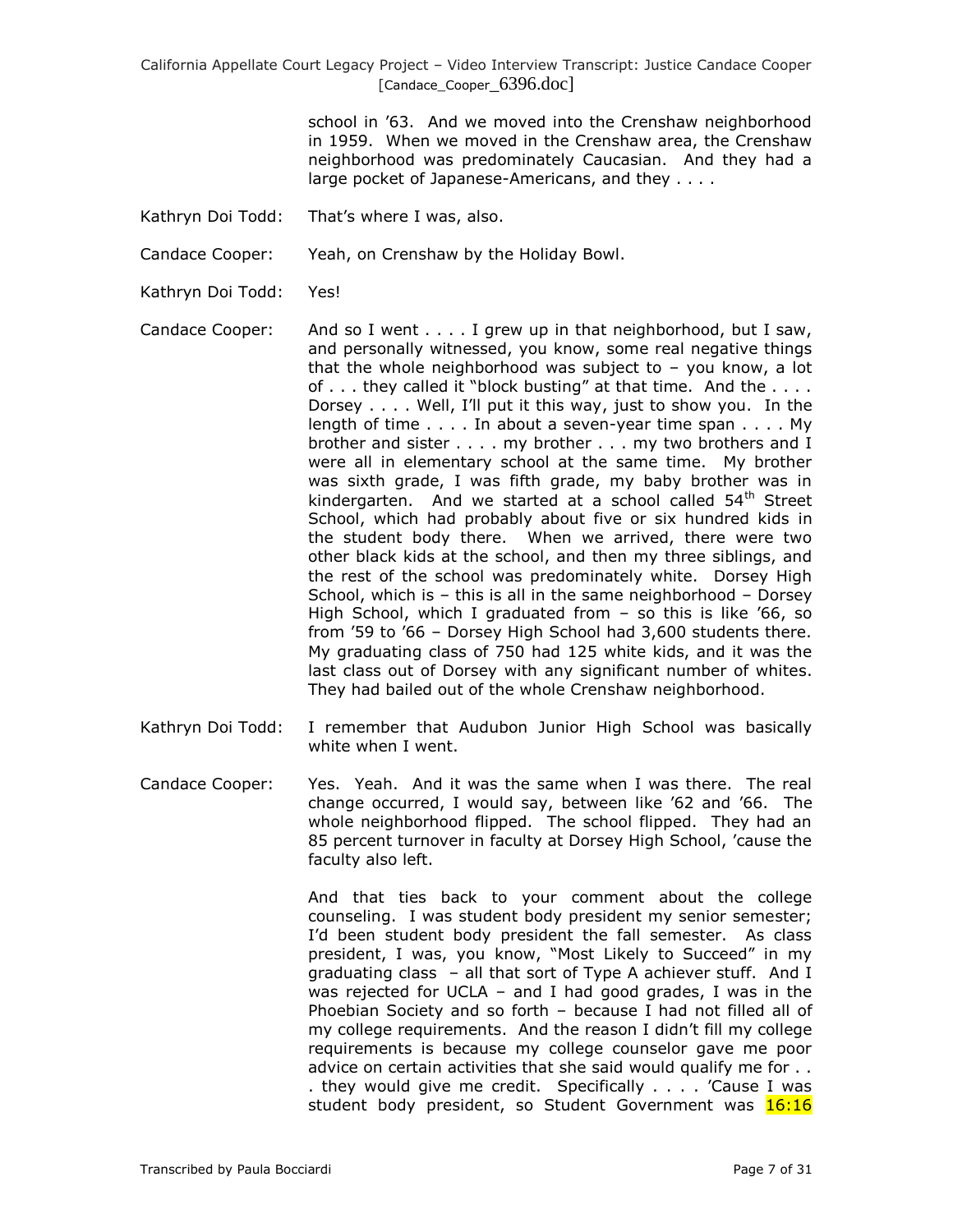> actually during a class period every day. And she told me that Student Government would qualify for one of my government requirements for entering the UC system. And it didn't. And so my application got turned down. And the only two schools . . . .

- Kathryn Doi Todd: So it wasn't really . . . . It sounds like it was more something that she didn't understand technically – not necessarily because you were black, or anything like that.
- Candace Cooper: It was a . . . . It seems to me beyond comprehension that the student body president at a school is going to be given bad advice. There were a lot of, you know, white kids in that class in Government, as well. I think it was a lack of care about my particular future, and I didn't have the . . . . You know, neither one of my parents had gone to college; they didn't have the . . .
- Kathryn Doi Todd: Wherewithal, right.
- Candace Cooper: . . . skill to really understand what the entrance requirements were. And that's a pretty basic question. The other thing is, I don't know of any one of my peers that were also active in student government that had the same problem.
- Kathryn Doi Todd: So was that your first choice, then, to go to UCLA?
- Candace Cooper: It would have been my first choice financially. And so I wound up going to USC, which is the only other California school . . . . I wanted to go to a four-year university. I could have gone to a state college or a city college, but I was not going to do that. So I basically went to 'SC undergrad with no financial aid, 'cause I was a good student but not perfect, and . . . .
- Kathryn Doi Todd: That must have been tough for your family.
- Candace Cooper: It *was* tough.
- Kathryn Doi Todd: So did you work during high school or college?
- Candace Cooper: I had always worked. I . . . . The . . . .
- Kathryn Doi Todd: What kind of jobs did you have?
- Candace Cooper: YWCA . . . YWMCA. Young men. YMCA camp counselor. And they had summer camps every summer, and they'd have camps during the spring break. And I was active in the Y. And so I became a Y counselor. And then I had . . . . The one fortunate scholarship that I did get . . . . The Southern California Gas Company – which they still have a program, the metropolitan district, it's now Sempra Energy, I think, although this is not a promo – had a program where they were giving scholarships to what they called "inner-city" kids. And **18:38**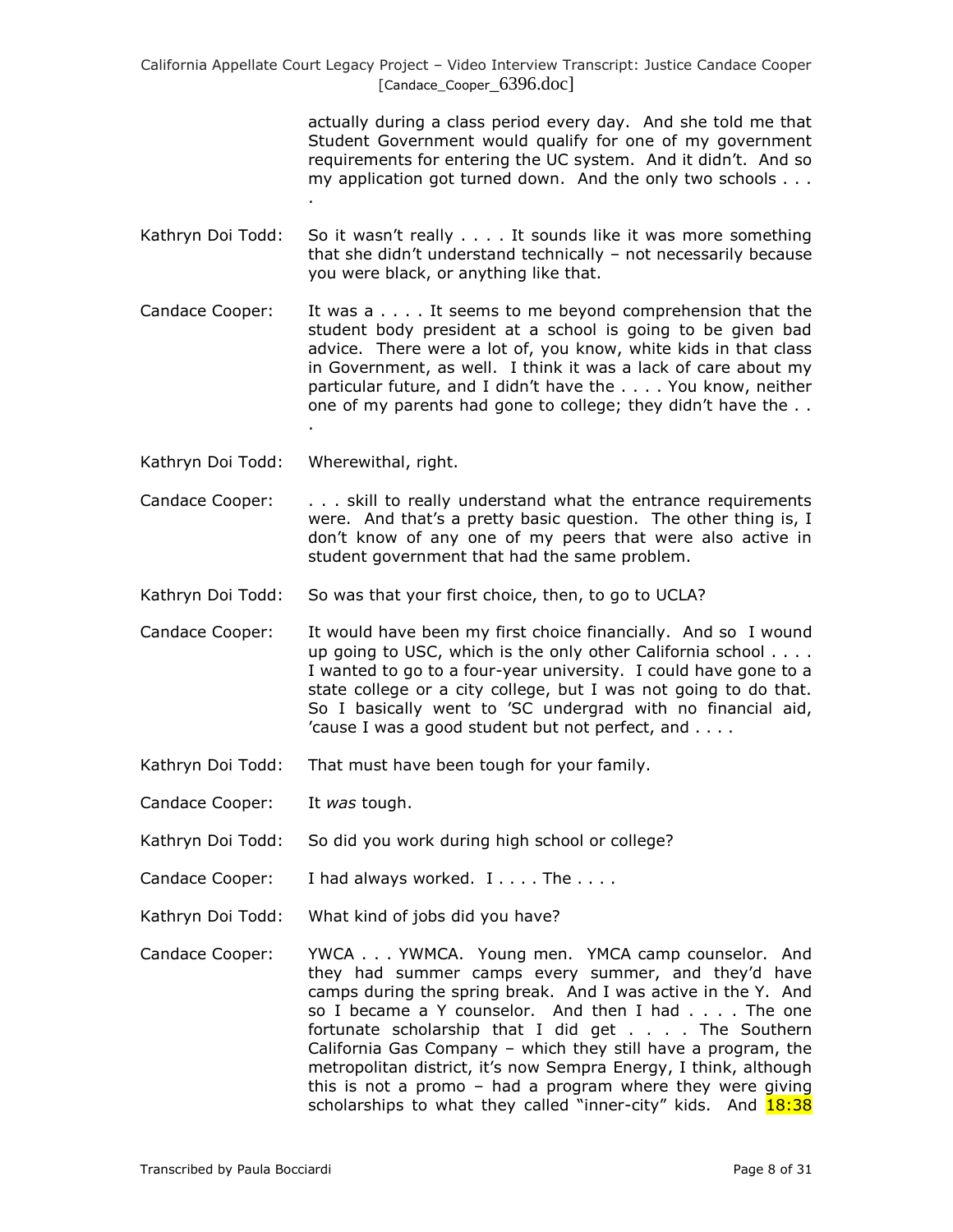their scholarships consisted of a small cash stipend, but you would get a summer job all through college.

- Kathryn Doi Todd: Oh. So you benefited from that.
- Candace Cooper: Yes, I benefited from that. So I knew I had a summer job every summer.
- Kathryn Doi Todd: So, what did you study, undergraduate?
- Candace Cooper: I studied, for the first couple years, pre-med. And so I took the, you know, the general ed classes, and the . . . .
- Kathryn Doi Todd: And your brother had already done this? I mean, it's your older brother who's a doctor now?
- Candace Cooper: My older brother's a doctor now. My older brother was at West Point at the time, and so . . . .
- Kathryn Doi Todd: What did I say about this is an accomplished family? My goodness!
- Candace Cooper: They're . . . . They get an engineering degree, I think, is the basic degree you wind up with there. So he was at West Point a year ahead of me. His is another story, how he wound up a  $doctor, but \ldots$ . And  $\ldots$ . But I had  $\ldots$ .
- Kathryn Doi Todd: Did you know doctors? Is that why you wanted to be a doctor?
- Candace Cooper: No, you know, I, honest to God, if I had to do this all over again, I would still be a doctor, even though, you know, the judicial . . . .
- Kathryn Doi Todd: Even though it was so tough.
- Candace Cooper: No, just because I think I would have truly loved the work. You know, the judicial career has been wonderful, and I think probably in terms of suitability, it's probably the next best thing I could have done, and . . . .
- Kathryn Doi Todd: What do you think would have been so satisfying about being in medicine?
- Candace Cooper: More hands-on service to people, assisting people that have, you know, whatever illnesses or things if you can, you know, treat them. And I just think that would have been a great thing to do. Plus from a little kid, that's what I wanted to do.
- Kathryn Doi Todd: Oh, my goodness.
- Candace Cooper: You know, so you never can get that out. But I was . . . .
- Kathryn Doi Todd: Well, it's never too late, you know, Candy! 20:27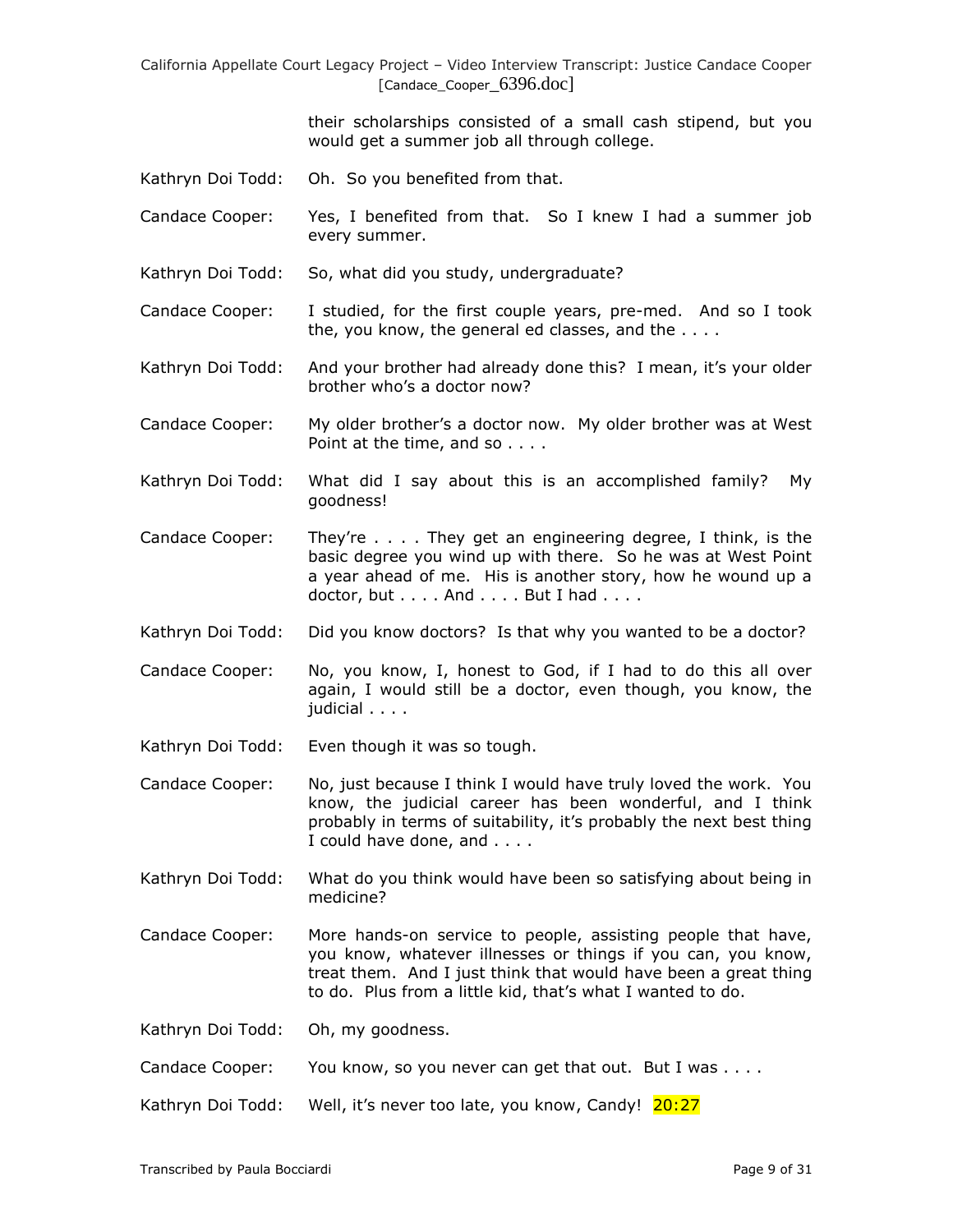- Candace Cooper: It's too late for . . . . No, you know why it's too late? The same reason it was too late in high school and college: I am *terrible* in math. *Terrible* in math. I got through a good portion of the pre-med things, and I'm just horrible in math. And that just killed me, all those pre-med courses that had the heavy-duty math requirements.
- Kathryn Doi Todd: So when did you change to political science?
- Candace Cooper: My junior year.
- Kathryn Doi Todd: Oh, boy, then you suffered through it for two years.
- Candace Cooper: I suffered through it for two years, but I was holding up my GPA with the classes that I was taking in English and history and psych and all the other classes. And just struggling with the physics and organic chem and all that other madness that you need for pre-med. And I finally said, you know, you're swimming against the stream here, kid. You know, your GPA, you know, trying to keep my GPA up. And the classes I was doing well in was not those that were going to get me into med school. So I flipped.
- Kathryn Doi Todd: So you flipped, and at that point did you think that you would probably go to law school, or had you not decided?
- Candace Cooper: I hadn't decided that. I flipped to poly sci 'cause I always had an interest in government and politics. And I'm looking around for majors and said, okay, well, you know, math, the whole math and science area, that's out. I knew I didn't want to be a teacher, so I wasn't going to go into those kind of teacher preparation-type . . . child development and all of that sort of stuff. I had a general interest in perhaps psychology, but sort of in the same way I was interested in medicine, in the sense of, you know . . . .
- Kathryn Doi Todd: So you would have had to go to med school!
- Candace Cooper: Do some sort of counseling-type thing, of working with people. But so I said, well, you know, my best class scores were in this area, so I said, well, let me just make this my major.
- Kathryn Doi Todd: Were there any particular professors or mentors at that point in college who were encouraging to you?
- Candace Cooper: I have . . . . Yeah, there are two that I remember from undergraduate. One was a guy named Fred Krinsky, who was . . . taught Poly Sci 101 at 'SC. And he left 'SC later – I can't remember what year exactly he left – and then he went to Pomona College, where he became Professor Emeritus of the Poly Sci Department there. And he was also the father of another fellow I got to be good friends with. But he was  $23:05$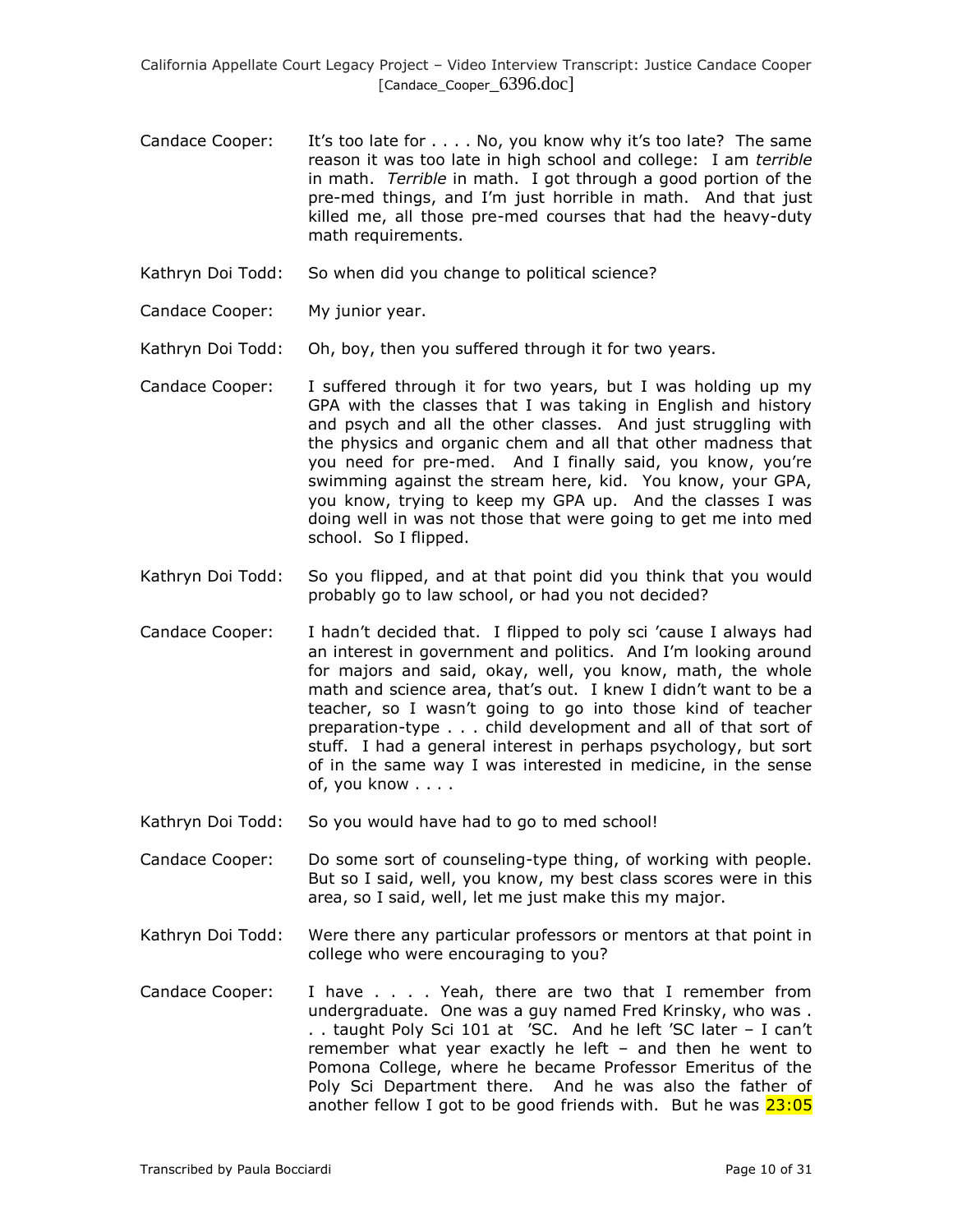a really remarkable guy. He was a reformed rabbi as well as just a remarkable poly sci professor and lecturer. And we actually got to be friends and remained friends for many years. He died a few years ago. And I even went to the  $50<sup>th</sup>$ anniversary of his bar mitzvah, which he gave . . . after the service he gave a . . . essentially a lecture. I mean, he was just a natural-born teacher, and he gave a lecture to all the people there about things going on in the Middle East, just from, like, memory and his own knowledge. He was just a wonderful man, wonderful man. He was a very significant person to me.

- Kathryn Doi Todd: Did he inspire you towards law, or just generally?
- Candace Cooper: Just generally. And specifically. It turns out his oldest son is a partner now at O'Melveny & Meyers – a guy named David Krinsky. Turned out was in my law school class. And we got to be good friends, and he and I are still friends, and his family. And he was in my study group all through law school, and that was one of the reasons I was able to stay connected to Professor Krinsky was through the . . . what then became family connections.
- Kathryn Doi Todd: So did you enjoy law school?
- Candace Cooper: I *loved* law school. I hated undergraduate school, except for a course here or there, on . . . .
- Kathryn Doi Todd: What was it about law school that was so different from undergraduate . . . .
- Candace Cooper: Well, 'SC undergraduate in the '60s was a wasteland for black kids.
- Kathryn Doi Todd: How was it socially for a black student?
- Candace Cooper: A wasteland. They had . . . .
- Kathryn Doi Todd: What kind of percentage of minorities were there?
- Candace Cooper: Oh . . . .
- Kathryn Doi Todd: Negligible?
- Candace Cooper: Negligible. If I remember correctly, at one point I think we sort of did a head count, and there was something like 125 African-American undergraduates at 'SC during my early years, and a fair number of those were on the football team. And it's true.
- Kathryn Doi Todd: That makes me laugh.
- Candace Cooper: It's true. I started 'SC, Mike Garrett was playing football. I was there through all of O.J. Simpson's playing years. 25:38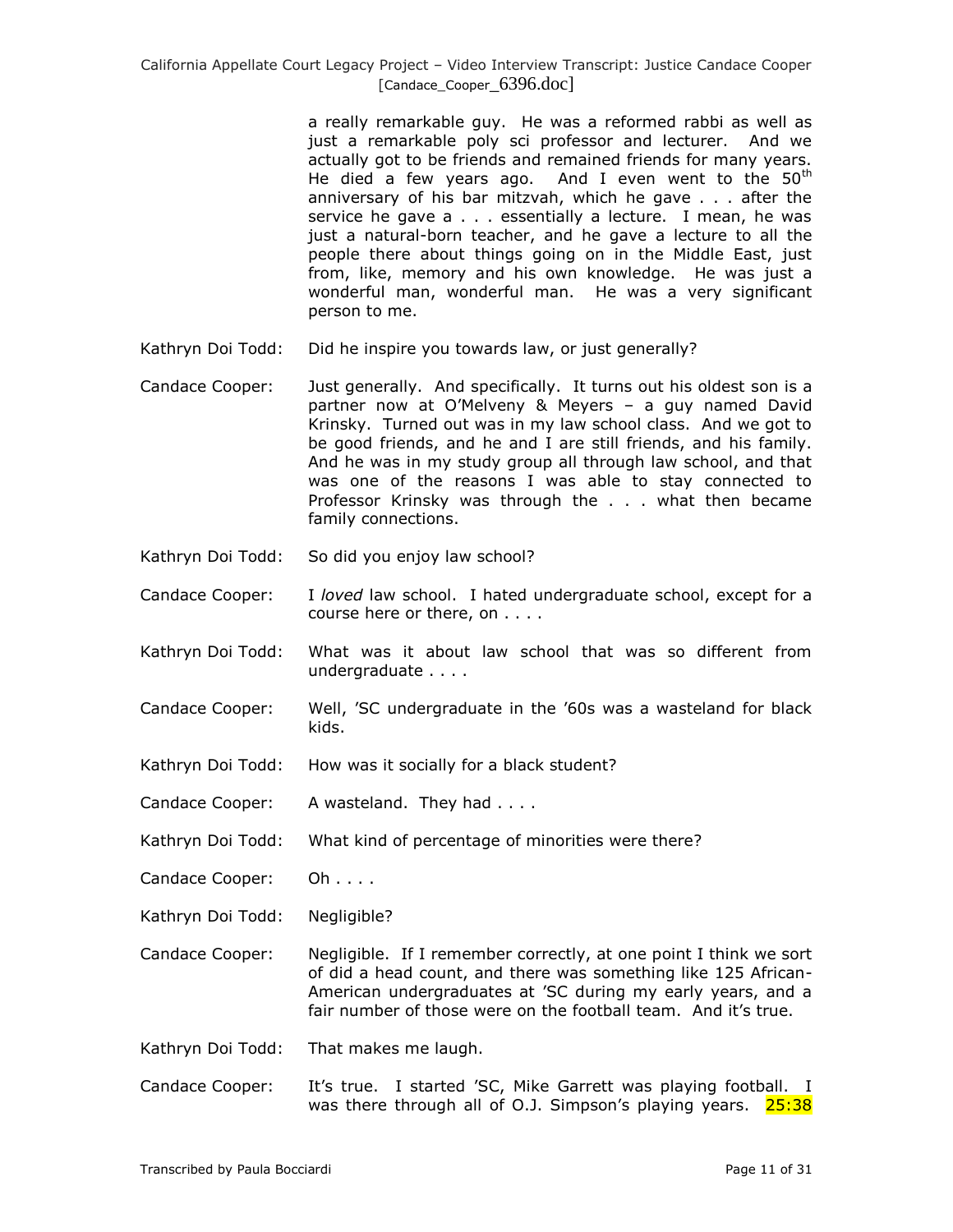> And when I left, Lynn Swann was playing football – when I left law school. So athletes, you know, a lot of . . . not a lot, but a good number of black athletes and not that many kids in the academic programs.

- Kathryn Doi Todd: So what did that mean for your social life?
- Candace Cooper: It meant you had to go elsewhere, basically, in terms of social life. But not so much social life; I never really worried about that too much. But what really discouraged me is, having come from a high school atmosphere where I was just super-active and engaged and involved in everything, you got to 'SC in the '60s and the sorority and fraternity system was running the school – undergrad – and it was  $\dots$ .
- Kathryn Doi Todd: And you . . . there weren't any for you, were there?
- Candace Cooper: No. No. They only had one African-American woman that I knew to be a member of any sorority on the row. It was not one of the elite sororities. And she was so fair-skinned I doubted that they knew she was black.

And I went and applied after my first year (I had done, you know, well) for a couple of service organizations – not the sororities, which I regarded as social – and was turned down.

- Kathryn Doi Todd: Did they give you any reason?
- Candace Cooper: No.
- Kathryn Doi Todd: Oh, they didn't have to?
- Candace Cooper: No, they didn't have to give a reason.
- Kathryn Doi Todd: So that must have been . . . .

Candace Cooper: So my suspicion was . . . . 'Cause I went . . . . I remember I went to one of the group's offices to turn in my application, and as I handed it to . . . . And it was a student, another student that was there. She said, "Oh, well, you know you have to have a "B" average to apply to this group."

- Kathryn Doi Todd: Assuming, of course, that you didn't.
- Candace Cooper: Assuming that I didn't. And I was rejected for that group also. And so I spent about, you know, a year or so trying to fit in, and then I forgot about it. And I was a commuter student anyway, so  $\ldots$ .
- Kathryn Doi Todd: You lived at home.
- Candace Cooper: I lived at home, and so  $\dots$  27:39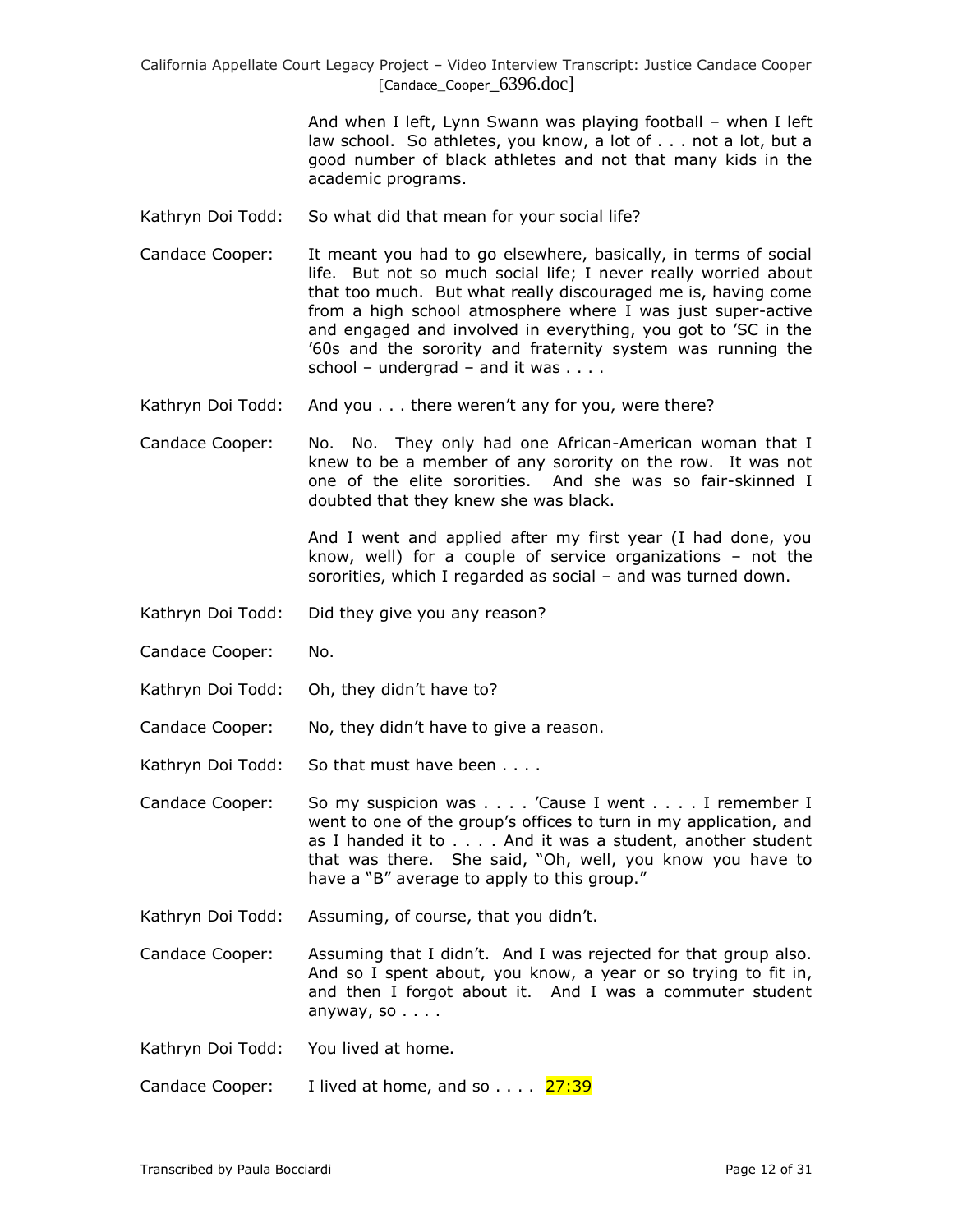Kathryn Doi Todd: Were you able to talk about these kinds of rejections with . . . I mean, I call them rejections.

Candace Cooper: They are.

- Kathryn Doi Todd: Were you able to talk about them with your parents, or was it something that you didn't really want to share because you didn't want to hurt . . . them to be hurt or sad?
- Candace Cooper: They had  $\dots$ . Actually, my dad  $\dots$ . It was around this time that my dad had changed jobs and they had moved to Washington, D.C.
- Kathryn Doi Todd: Oh, I see.
- Candace Cooper: And so I was on my own during that time. But it did sour my whole undergraduate, sort of, years.

The other professor that I remember real well that made a . . . significance to me was an interesting fellow who had the oddest name: his name was Shimshon Zelnicker. And he was a visiting professor from Israel. And I took a class . . . a Comparative Civilization class from him. And I remember we wrote papers, and at the end of the year, he said, "I want to see you in my office to talk about your paper." And so I came in, and he . . . we talked about the paper for a little while, and then he asked me, he said, "Why are you here?"

- Kathryn Doi Todd: He meant at USC.
- Candace Cooper: At USC. I said, "What do you mean, why am I here?" He said, "Why are you here?" He said, "This is just a, you know, a breeding ground for upper-middle-class white kids. They're all just here looking for husbands and wives, and why are you here?" And he said, "I don't understand it." And so I kind of, you know, went through, you know, why I was there, and he said, "Well, you know, you're really . . . ." You know, he gave me positive feedback about what he thought my talents and skills were and said, "You know, you really . . . . You know, don't be discouraged, you know, about anything that's gone on here. You . . . . You know, there are other places that are more receptive."
- Kathryn Doi Todd: Did you ever think about transferring over to UCLA or something like that?
- Candace Cooper: I had left 'SC for one year. My junior year, I went to University of Maryland 'cause my folks had gone back during my sophomore year when my dad left L.A. and got this job with the government. And I went back to live with them and I went to University of Maryland, and I kind of got out of the frying pan into the fire in terms of colleges.  $29:49$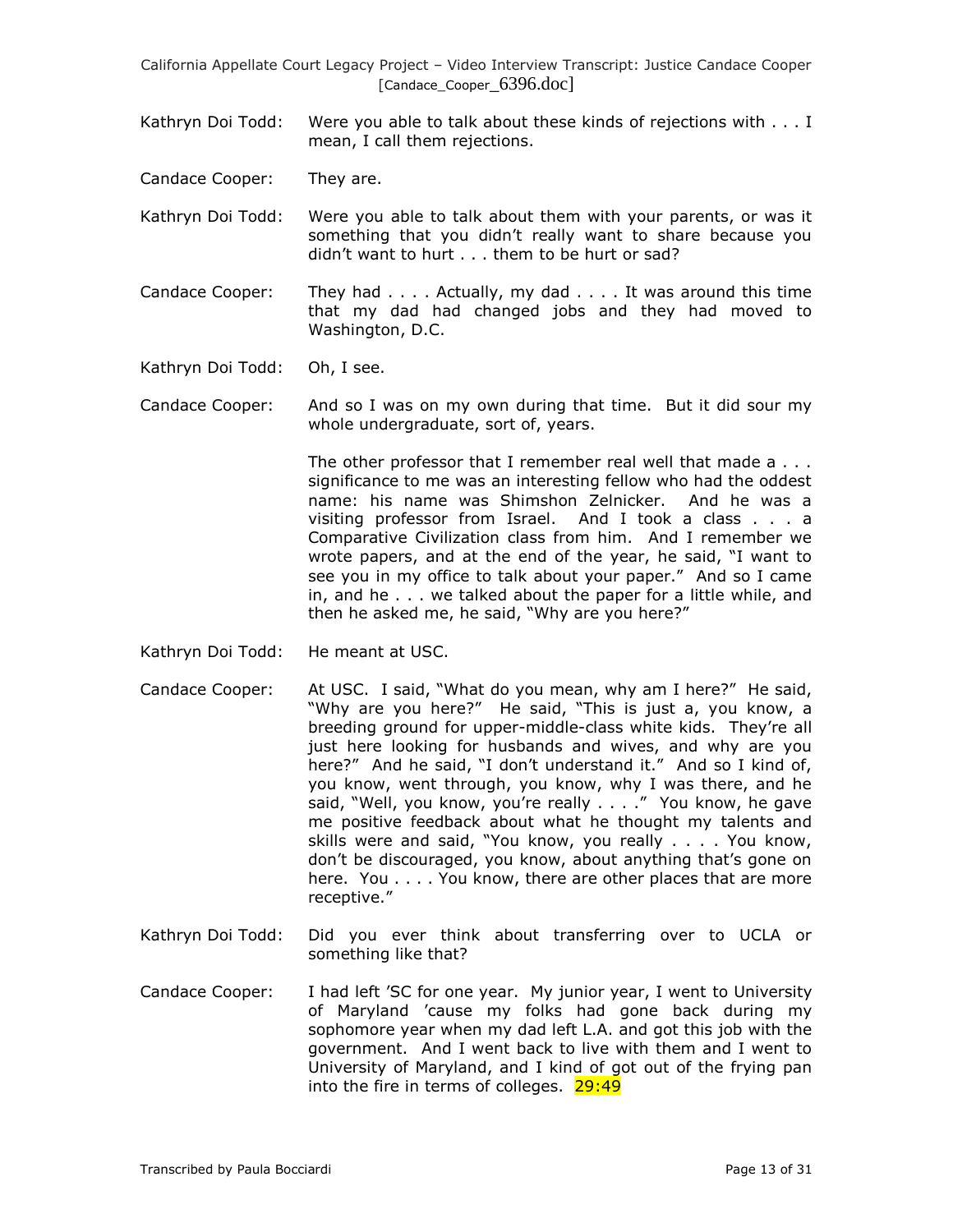Kathryn Doi Todd: In what way?

- Candace Cooper: Well, University of Maryland at that time was even *further* in the Dark Ages, in terms of racial issues, than USC was in the '60s. I went to a football game at Maryland, and all the black kids were sort of sitting together in one section. And 'SC – I mean, not 'SC, Maryland – had its own group of cheerleaders, and they were all white cheerleaders, and without being too racist and non-PC, they really didn't have a lot of rhythm! And so the black kids, having no cheerleaders on the cheerleading squad, we did our own cheers, right? *In* rhythm.
- Kathryn Doi Todd: Up in the bleachers?
- Candace Cooper: Up in the bleachers. I mean, we were not anti-school, we were just, you know, we just had our own thing. So I remember being at this football game, and the cheerleaders, you know, were doing *their* thing, and then when they weren't doing theirs, then the . . . sort of the black kids in their own section, we had made up our *own* cheers that kind of had a beat. And we got pelted with ice and cups and debris from the other kids in the stands. I thought, "Oh, this is very interesting."
- Kathryn Doi Todd: So you stayed there a year?
- Candace Cooper: I stayed there a year. And then the cheerleaders came out with about a 16-by-20-foot Confederate flag during the half time. That was sort of a message.

And then the other, I think, significant issue at University of Maryland is they had a Home Ec or a . . . department . . . that might not be exactly the name. But they had a department dealing with, I guess, teaching, at that point transitioning into more modern-sounding things like nutrition and so forth. And they had a government research grant, where they were going to provide food to kids and wanted . . . and was going to be a . . . it was a dietary study of some sort. And I know it was federally funded, 'cause that was part of the issues. Anyway, it was open to everybody on campus – undergrads. You had to be between a certain age. And you'd come in, and they would feed you three meals a day and then I guess they were going to check your vitals and so forth. And being as most of the black kids on campus were a little bit broke and thought, "Hey, this sounds like a pretty good deal," a bunch of them went to sign up. And they were all turned down, every last one – except, again, one very light-skinned girl that lived in the dormitory. And everybody put their heads together and said, "What in the world is happening? Everybody got turned down." So we had a picket at the Home Ec building. And the head of the department came out with a 1930-something University of Mississippi Medical School article that said that the blood of African Americans was different than the blood of whites and therefore we couldn't participate in the study. So I left  $33:02$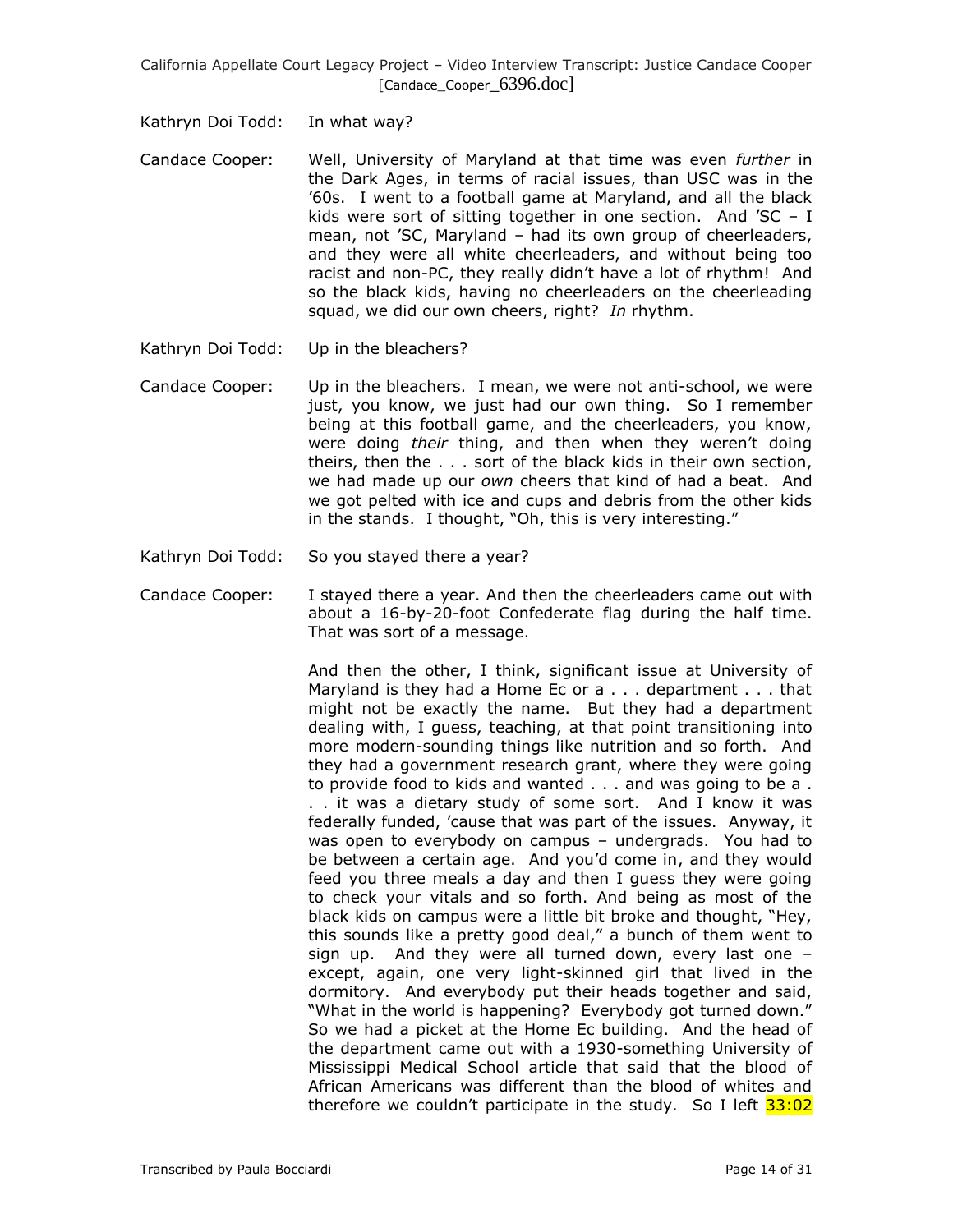Maryland after one year and came back to 'SC and thought, "Lord have mercy. This is really pathetic."

So anyway, came back to 'SC, graduated that year, and then wound up surprising myself by accepting an offer to go to 'SC Law School, which was for financial reasons because I finally got a scholarship.

Kathryn Doi Todd: Oh, that's great.

Candace Cooper: They gave me a wonderful scholarship that – for the full time I was there – that had made . . . that made the difference. 'Cause I had partial scholarship offers from some other law schools, but 'SC had a . . . . I had a full scholarship, and so I thought I'd suck it up and stay.

- Kathryn Doi Todd: And you did so well at law school.
- Candace Cooper: I did.
- Kathryn Doi Todd: You were on the *Law Review*.
- Candace Cooper: Yeah, I did very well at law school. Law school was totally different.
- Kathryn Doi Todd: And you said you loved it.
- Candace Cooper: I loved law school for a variety of reasons. One is, for the most part the attitude in the law school was totally different than the undergraduate school. They had a commitment to diversity; they really didn't care much about your background; it was pretty much a meritocracy in terms of, you know, class participation, grading, and everything else. I also was excited by the content of the subject matter and, for the first time in college, really studied and liked what I was doing and, as a result, did well and met other terrific people, you know, that became, you know, lifelong friends. And so that was . . . . As negative as the undergraduate experience was, the law school experience was good all around.
- Kathryn Doi Todd: So what was the minority population, at that point, in the law school at USC?
- Candace Cooper: It  $\dots$  . The entering class was a little over a hundred, and I think there were seven blacks in my . . . . No, six. Six blacks in my entering class. And 'SC actually has – because it's a private institution and not subject to the Prop 209 things – has been able to maintain its minority student representation, and I think now is probably one of the most diverse law schools in the country. They have . . . . Minority enrollment has stayed around 30 percent every year. 35:39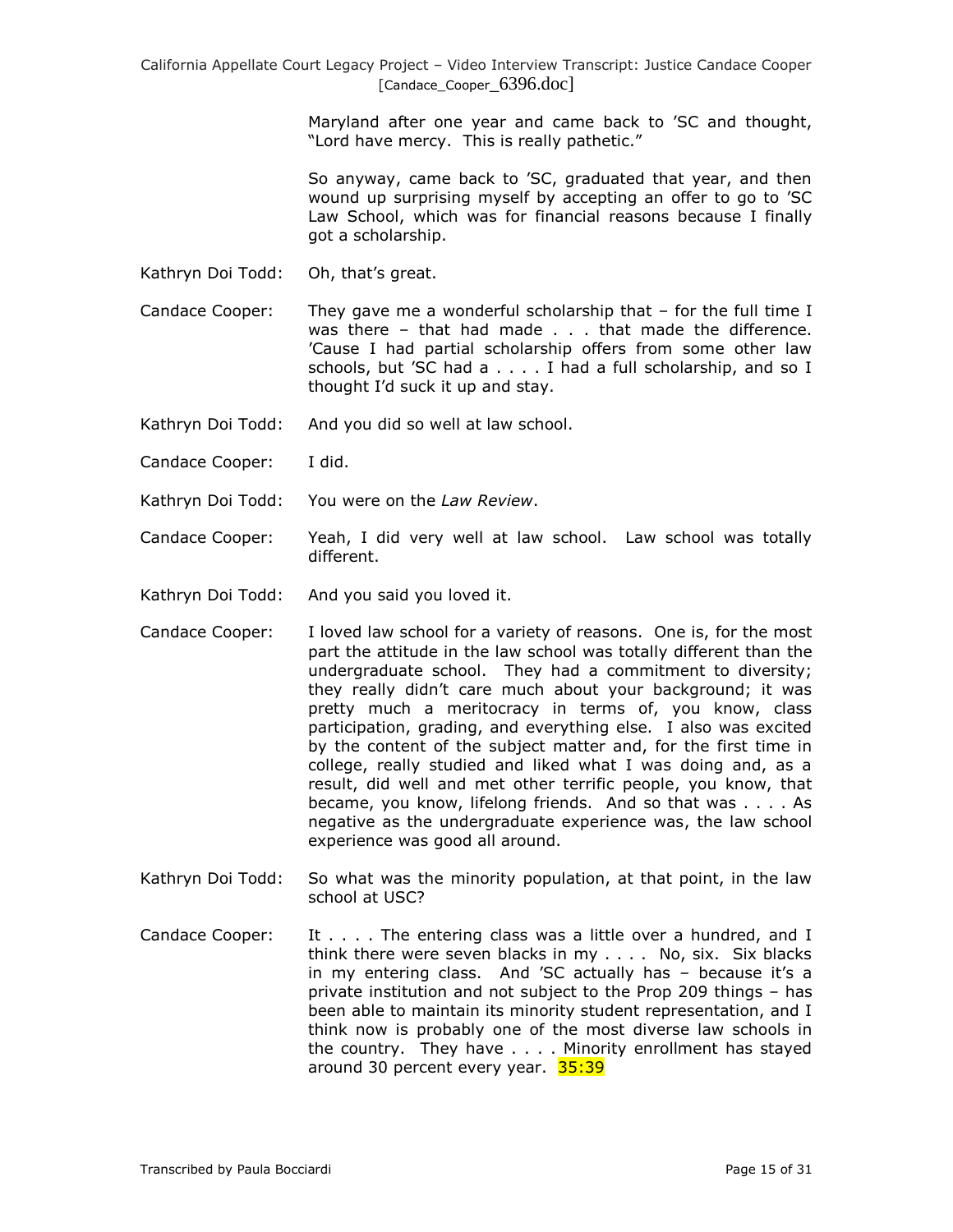- Kathryn Doi Todd: I read some remarks that you had made I think it was in the *Law Review* tribute to Scott . . . .
- Candace Cooper: Bice?
- Kathryn Doi Todd: Bice, when he was retiring. And you were commending him and his work . . .
- Candace Cooper: Yeah.
- Kathryn Doi Todd: . . . to create a diverse student body.
- Candace Cooper: Well, we had . . . . 'SC has had a real . . . during a number of years had a very stable dean situation. The dean when I started law school was Dorothy Nelson, who's on the Ninth Circuit. And she was a very, very wonderful person  $-$  a very kind woman. And she left as dean, I think . . . . I don't know if it was my second or third year in law school, I forget now. And Scott Bice, who was then a very young professor, became the dean. And he was then dean for the next 19 years. And I've stayed active with the law school there – been on the Board of Counselors, was chair of the Board of Counselors at one time, and stayed very active with the law school.
- Kathryn Doi Todd: So what was the first year of law school like for you? Was it immediately exciting?
- Candace Cooper: Yes. Yeah. It was immediately exciting. It was . . . . You know, I like verbal-type exchanges. And, you know, the kids are clever and funny. And the professors are . . . some are clever and funny and some are not. But the ones that aren't entertaining are challenging. And so even if the class was somewhat hideous, you had your friends to laugh about it. And I think probably everybody who's gone to law school has funny stories about law school, and that was sort of the *Paper Chase* style of teaching at the time. And there were teachers that were better at it than others. But with . . . when you make friends, you sort of can survive anything.
- Kathryn Doi Todd: So would you consider that a really wonderful three years of your life, the law school experience?
- Candace Cooper: Yeah, yeah, yeah. Very much so.
- Kathryn Doi Todd: Then immediately after that, you get hired by one of the most prestigious law firms in Los Angeles. And I mean, just looking back, I know that was a time when there were very few minorities, and particularly minority women, being hired by those law firms.

Candace Cooper: Yeah.

Kathryn Doi Todd: So where did you go, and how did that come about?  $38:15$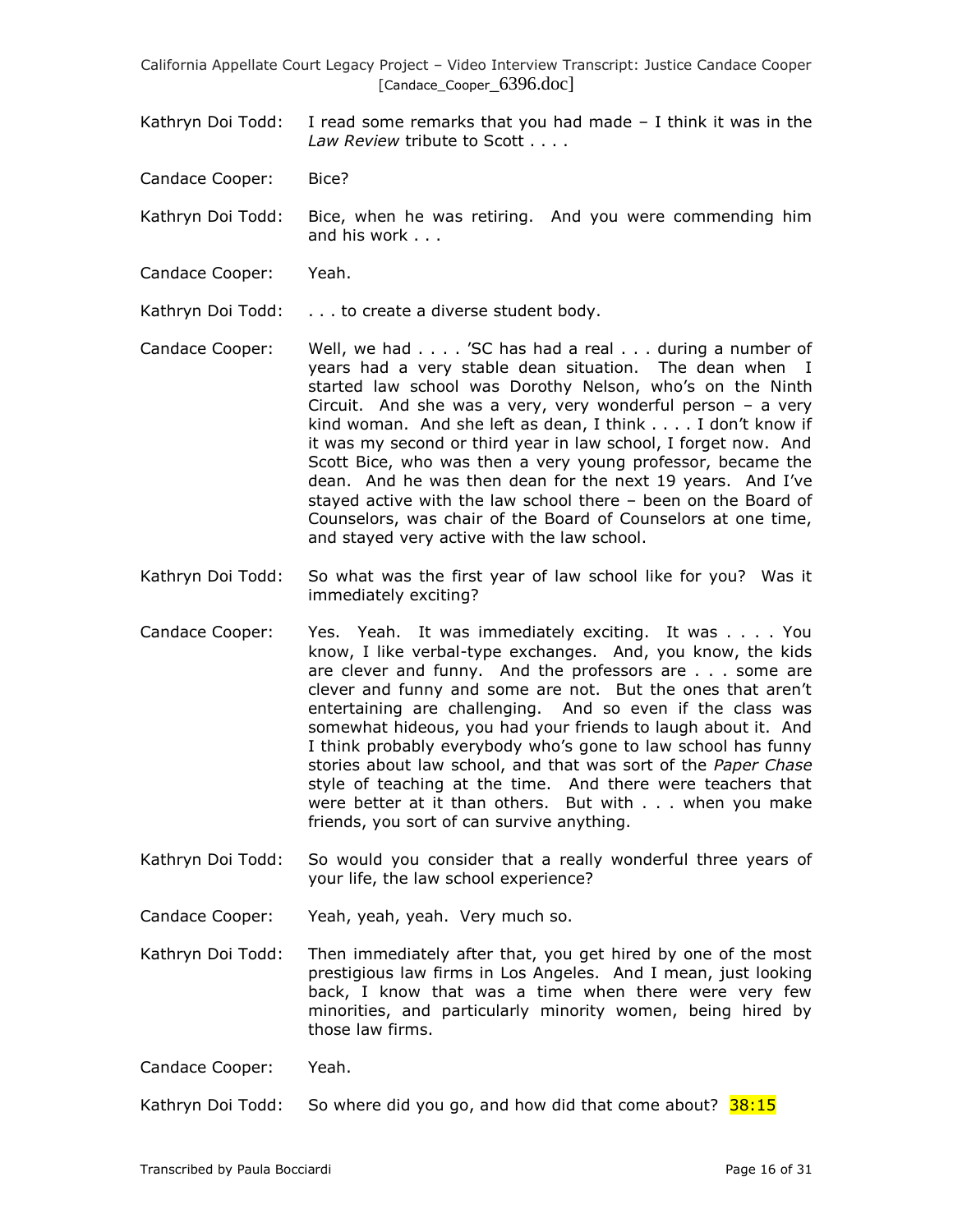- Candace Cooper: I went to the law firm Gibson, Dunn & Crutcher. I had summer-clerked the second summer for O'Melveny & Myers, and I had an offer to go there. And then interviewed in the fall with a variety of firms, and interviewed at Gibson Dunn and had an offer to go there. And I accepted Gibson Dunn. I think sort of a "grass is greener" kind of thing. I kind of had an idea what O'Melveny was like 'cause I had clerked there during the summer. And the Gibson Dunn people sort of rang the right bells, and I accepted their offer and went there. And I . . . . Looking back on it, I don't think it really would have mattered. I just don't think being a lawyer really suited my nature. And being a lawyer in a highly competitive, you know, the sort of Wall Street kind of environment added to that.
- Kathryn Doi Todd: What was it about being a lawyer that you think didn't suit your . . . .
- Candace Cooper: I am by nature not an advocate; I'll put it in the negative. Lawyers really need to have a bit more of  $\ldots$  a bit more  $$ aggression, I think, is probably the right word – than I have, and desire to win. And my desire to win is very much related to the merits of the issue. And I have a real hard time fighting for something I don't believe in. And, you know, you get into that corporate environment, and I sort of understand doing the best for your client, but it's hard. You need to put heart and soul into it to make it a success at those kinds of places. And . . . .
- Kathryn Doi Todd: So were you surprised at your feelings about all this at that time, or did you . . .
- Candace Cooper: No.
- Kathryn Doi Todd: . . . kind of suspect that . . . .
- Candace Cooper: Well, you know, the thing about it is I really had no idea, because I didn't know any lawyers growing up, and I certainly didn't know any lawyers at those kinds of firms. And the only lawyer that I remember is a man you've probably met, Kathy, in your career, is H. Clay Jacke.
- Kathryn Doi Todd: That's right.
- Candace Cooper: And Clay Jacke was a criminal defense lawyer in L.A. He was my father's colleague and peer on the LAPD – one of the ones that had gone . . . . He was the only lawyer I knew. And he was a very flashy criminal defense lawyer. And he used to come and see my dad. He'd come to visit the house, and he was a . . . . Both he and my dad were tall, good-looking African-American men. That was back in the day when you had to be a  $\dots$  in order to be a police officer, you had to be  $41:10$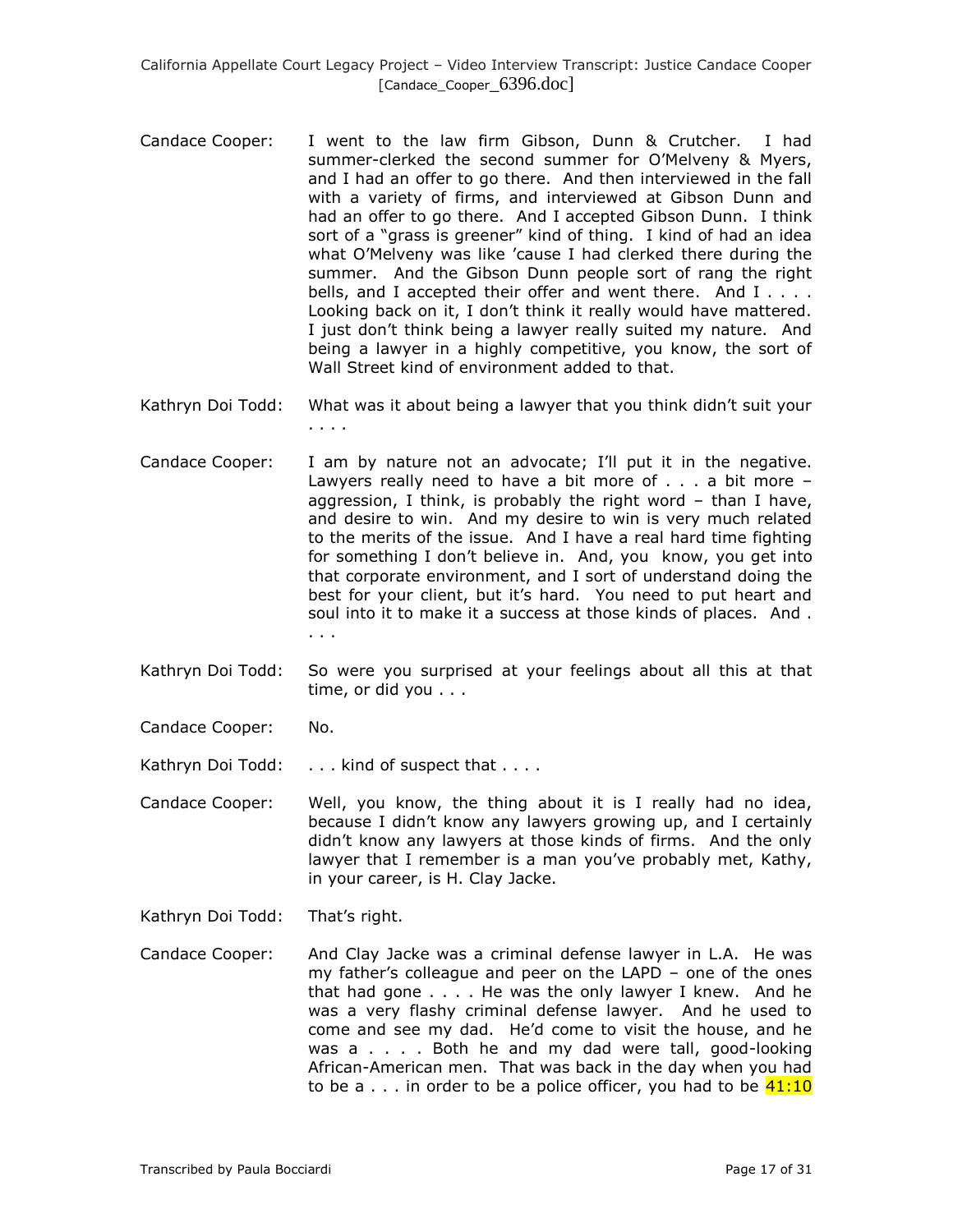> a male of decent size. And they were all . . . both over six feet and, you know, good-looking.

Kathryn Doi Todd: Handsome.

Candace Cooper: Handsome. Handsome guys.

Kathryn Doi Todd: Yes, indeed.

Candace Cooper: And he'd come visit my dad. And he'd . . . he always wore cowboy boots and a cowboy hat; he had his own style of things. And so he was "the lawyer" that I knew. So I really didn't know what these law firms did, or what the environment was really like there, until I went. And . . . .

Kathryn Doi Todd: How long did you stay?

Candace Cooper: I stayed . . . . I graduated law school in '73. I took the summer off and went to Germany on a TWA ticket again.

- Kathryn Doi Todd: You lucky girl.
- Candace Cooper: I know. Didn't come back until . . . . I passed the bar first time – I found out in the fall – but I didn't come back to the States until January. So January '94 *[sic]* I started at Gibson Dunn. And then I stayed there until I was appointed to the bench in 1980. But I . . . .
- Kathryn Doi Todd: Six years, yeah.
- Candace Cooper: Yeah, six years.

Kathryn Doi Todd: And I had no idea that you were only 32 until I saw your materials. You were only 32 when you were first appointed.

- Candace Cooper: 31.
- Kathryn Doi Todd: 31!
- Candace Cooper: Yeah, I hadn't turned 32 yet.
- Kathryn Doi Todd: Oh, my goodness.
- Candace Cooper: It was the year . . . . I turned 32 that year, but later.

Kathryn Doi Todd: Oh, I see.

Candace Cooper: So, no, I was 31.

- Kathryn Doi Todd: You must have been one of the youngest judges. I remember people talking about Eric Younger being so young.
- Candace Cooper: There are very few other judges that were  $\dots$  42:36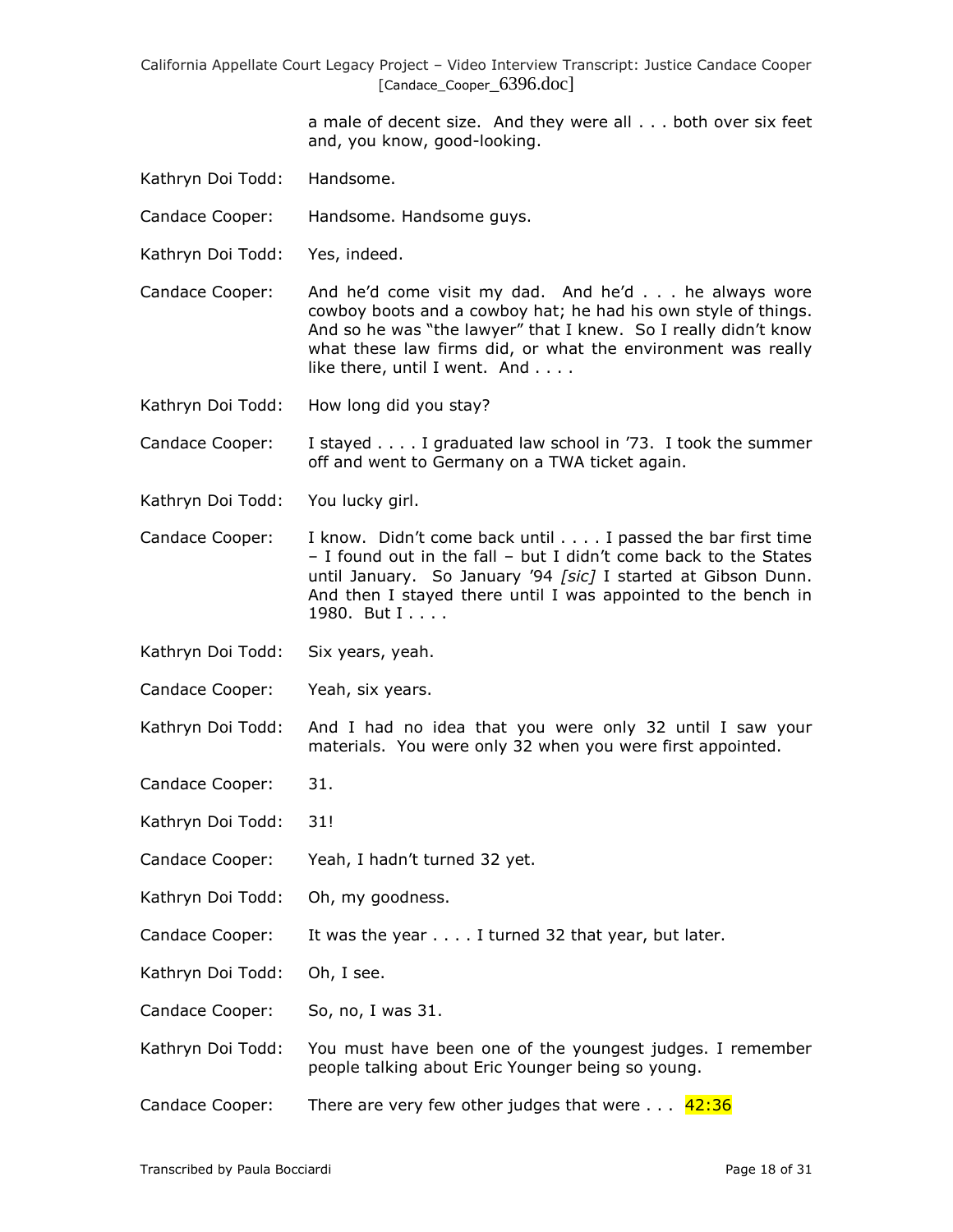Kathryn Doi Todd: That young.

Candace Cooper: . . . judges that young. I know Eric Younger *was* one, and I think Ron George – the Chief – may have been quite young when he first went on the bench. But not  $\dots$  . It's hard to  $\dots$ It was hard to get on . . . . That meant going straight, you know, . . . .

- Kathryn Doi Todd: That meant going immediately . . . . You had to have five years at that time.
- Candace Cooper: You had to have five years.

Kathryn Doi Todd: To go on to the municipal court.

- Candace Cooper: Yeah. That meant you went on the bench very quickly after . . . . I think I had been a lawyer six . . . a little over six years when I went on the bench.
- Kathryn Doi Todd: How did you apply? I mean, how . . . what made . . . encouraged you to apply for the bench?
- Candace Cooper: Oh, that is actually an interesting story. That's going to bring two names in that everybody is going to be familiar with.

Once I got out of law school and became a lawyer, I instantly went back to my activity level of being a joiner of things and became a bar junkie. And became a member of California Women Lawyers, Women Lawyers of Los Angeles, Black Women Lawyers – all the bar groups that I could belong to. And for Women Lawyers of Los Angeles, I chaired the committee that did judicial evaluations for folks that were interested in order to get WLA's endorsement. And I had chaired a bunch of different committees, but that was the one I was chairing at this time.

- Kathryn Doi Todd: And were you doing litigation work?
- Candace Cooper: No.
- Kathryn Doi Todd: No. Okay.
- Candace Cooper: For two of the six years that . . . or about 24 months, maybe a little more, of the time I was at Gibson Dunn, I actually went to . . . lived in New York and Minnesota, working on a single antitrust case. So I was gone for a little over two years out of that four – out of that six – which was another different experience. But that was my jaunt in litigation. And . . . . But I was the most junior lawyer out of about 12, so I . . . . We would get to go to court occasionally and watch the senior lead litigator argue. But other than that, no, I had no litigation. The rest of the time I was in the Corporate department at Gibson Dunn. Anyway, where was I? 44:52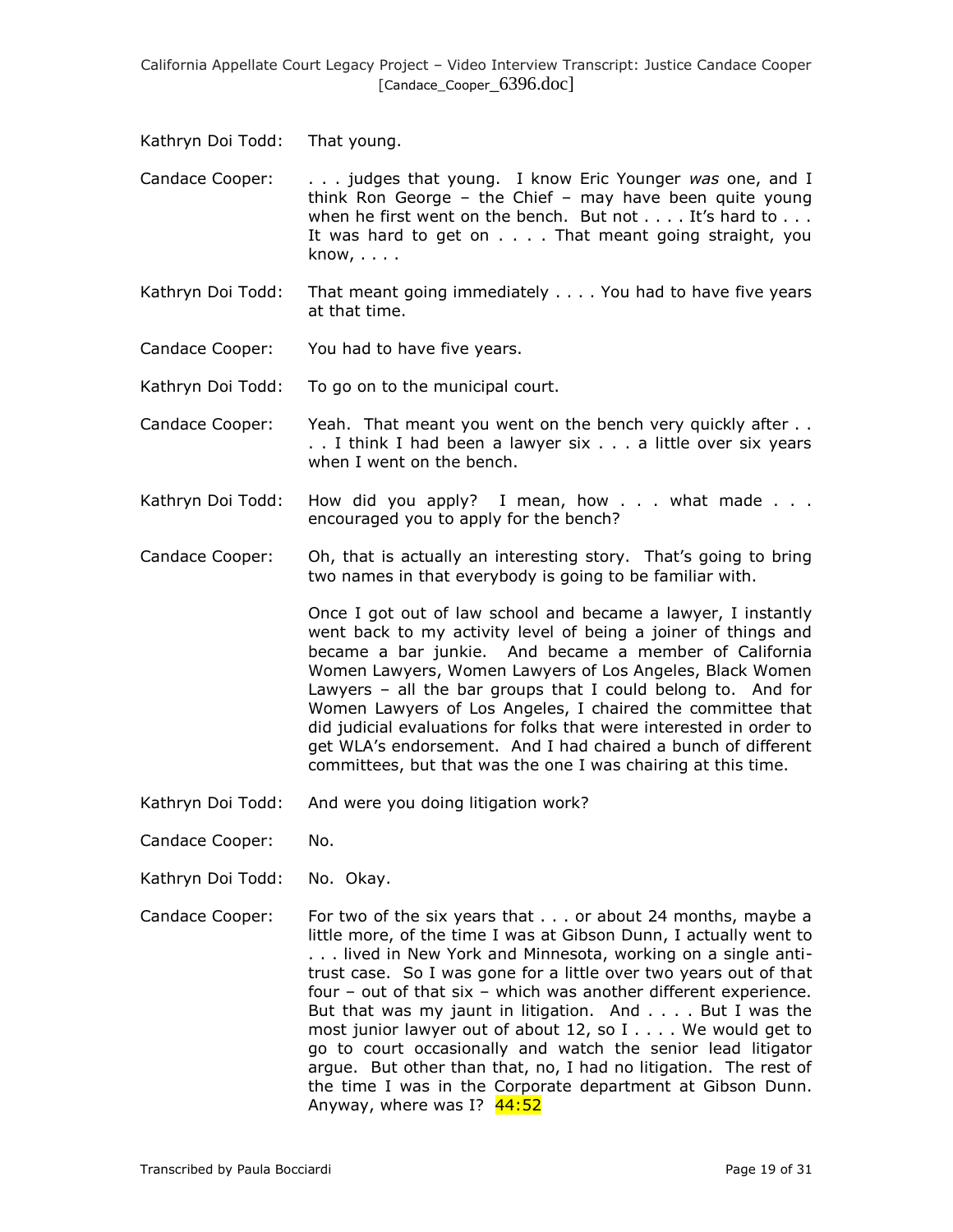- Kathryn Doi Todd: So you chaired a committee evaluating judges for Women Lawyers.
- Candace Cooper: I chaired a committee evaluating judges. And at that time this is now late '70s – and at that time Jerry Brown was Governor and had started appointing more women to the bench. And so I was interviewing a lot of women, and some men that wanted to get that endorsement. And I was interviewing also women that wanted to be elevated from muni to superior. And whether these were D.A.s or P.D.s who wanted to become judges, or whether they wanted to be elevated, the judges loved their work. And the women that were litigators that wanted to become judges were all just, "I want to do this. This is what I want to do." And I believed them, you know. I thought, "This really sounds great." And, you know, and I would . . . I was reading their, you know, their PDQs and interviewed a lot of different people. And I thought, "This really sounds . . . ." So I got intrigued by the idea. I had not filed anything myself. I was, you know, still struggling over at GD&C, trying to fit in and make that work.

And I went to lunch, and I'll remember who was there. It was Veronica McBeth, who retired from L.A. Superior Court. A woman named Katherine Vaughns (her name was Tooks at the time), who was a local lawyer.

- Kathryn Doi Todd: Kathy Tooks.
- Candace Cooper: Kathy Tooks. And they were B . . . we were all in BWL. And we had lunch with Vaino Spencer . . . .
- Kathryn Doi Todd: BWL being Black Women Lawyers.
- Candace Cooper: Black Women Lawyers. And we had lunch with Vaino Spencer and Joan Dempsey Klein. And they said to the three of us, they said, "We know that Jerry Brown is interested in appointing more women to the bench and more minorities to the bench," and . . . .
- Kathryn Doi Todd: And were they still on the municipal court at that time?
- Candace Cooper: This would have been in '79, and I don't recall. I know Vaino went on  $\dots$ . I think they may  $\dots$ . I'm not  $\dots$ .
- Kathryn Doi Todd: Seems to me, when Vaino Spencer was involved in starting the National Association of Women Judges, she was still on the municipal court.
- Candace Cooper: Well, I know somewhere right around that time she was . . .

Kathryn Doi Todd: Elevated. 47:28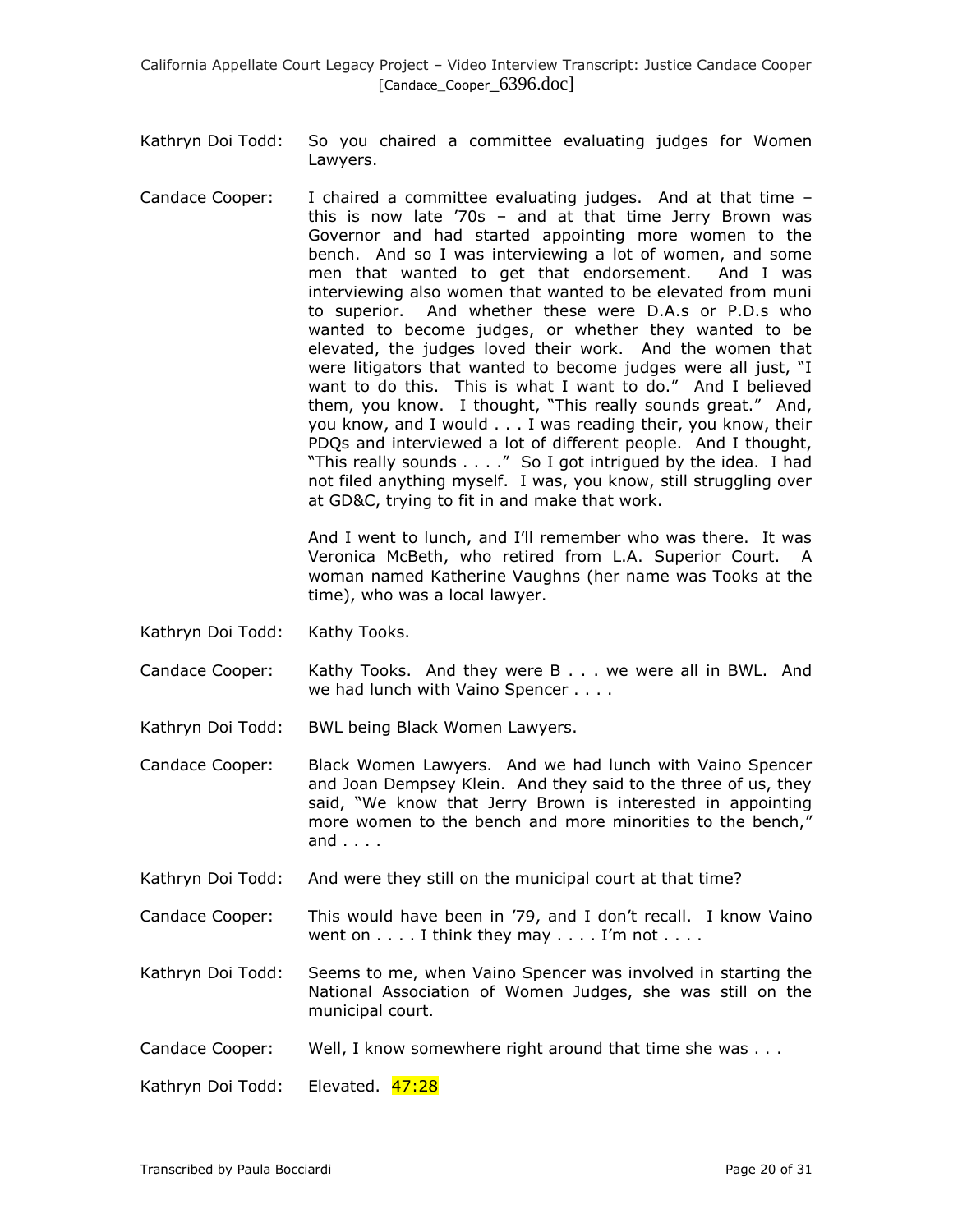- Candace Cooper: . . . elevated. 'Cause I remember going to a large party for her, and it was all around the same time. Whatever position they were in, they were the acknowledged leaders of the women lawyers in the state at that time. And I think all these things were going on around the same time. And so the pitch was - 'cause we were all . . . I was the president-elect, and Vicki was the outgoing president; anyway, we were all active with BWL – is, "We want you guys to help us recruit some women to apply to the bench." And they said, "Oh, by the way, are any of you interested?" And Katherine said no, and Vicki said no, and I said, "Yes, I am." And so I applied. And they were both very supportive with that application, and actually from then on, 'cause they're just . . . are very supportive of women that apply.
- Kathryn Doi Todd: How long was the process before you got the telephone call?
- Candace Cooper: It took a while. It took awhile. It was, you know . . . . It didn't zoom through. But I'm pretty sure it was six months to a year from that date that I was actually appointed to the bench. I think my first appointment was April of 1980.
- Kathryn Doi Todd: And who was the appointments secretary? Was it Tony Kline at that time?
- Candace Cooper: Yes. When I was finally appointed it was Tony Kline. I think it was someone else when I first started. I think. But it was Tony Kline, yeah.
- Kathryn Doi Todd: So what was your first assignment on the court?
- Candace Cooper: Traffic court. And I was really quite happy with that, because I had not . . . having not been a litigator, I hadn't gone to court. The only time I had gone to court prior to my first day on the bench, to litigate something, I had gone to court with a cousin – a younger cousin of mine – who wanted a divorce. And I went down with her to help her get an uncontested divorce. And I researched this thing. I had about an eight-page script, which started with, "How long have you lived in the county?" after the name and everything. I was going to establish, you know, jurisdiction in the county; they had lived in the county. I asked about two or three questions, and I don't remember the name of the judge . . .
- Kathryn Doi Todd: Who stopped you.
- Candace Cooper: . . . . who stopped me and asked the three questions that they had . . . that he needed to know, and it was over. And I had gotten all dressed up; I had gotten a suit. I was so nervous my knees were shaking. And I sat for a little while and listened to a couple of other divorces, and there really was . . . . You know, it was the difference between somebody going in on a criminal case and not waiving arraignment, you know, on  $\overline{50:14}$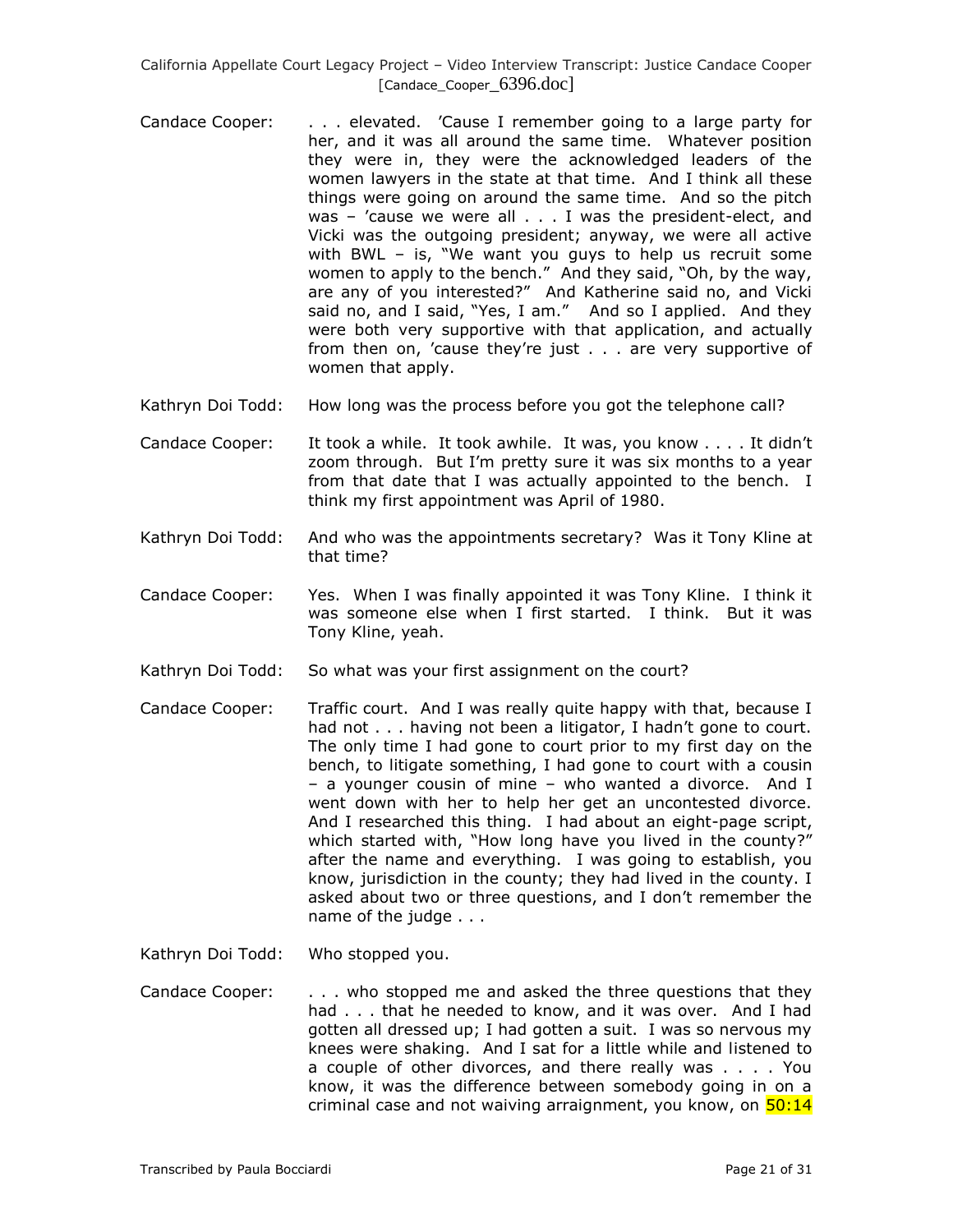> a 25-count indictment. It would be . . . . I was about that inept. So that was my one litigation experience. So I didn't know what I was doing.

- Kathryn Doi Todd: How long were you . . . . That's a great place to start; I started there.
- Candace Cooper: It's a perfect place to start.
- Kathryn Doi Todd: How long were you in the Traffic Courts building?
- Candace Cooper: I wound up being there for a couple of years because they made me supervisor, which is their way of sneaking people into keeping lousy assignments. But I really didn't mind it, 'cause I also then started doing court administration stuff, which I wound up liking all the way through my career. And I was not able . . . . You know, it's sort of like the doctor's thing: Do no harm. I wasn't able to do much harm to anyone down in traffic court. It was a great place to learn. And learn, you know, learn I did. The cases, you know, if they do go to trial, they're all so similar factually. And everybody had two drinks, and then they failed their FSTs, you know. That's "field sobriety tests" for the noninitiated. But . . . . So you really couldn't do anything.
- Kathryn Doi Todd: You really were involved in court administration. I mean, at . . . after you went on the superior court, you were the supervising judge at Santa Monica, which is a . . .
- Candace Cooper: Yeah.
- Kathryn Doi Todd: *significant* assignment.
- Candace Cooper: Yeah.
- Kathryn Doi Todd: A plum assignment, really, . . .
- Candace Cooper: That was great.
- Kathryn Doi Todd: . . . to be in Santa Monica.
- Candace Cooper: Yeah, I would up . . . . While I was on muni court, I was in two primary assignments: I was in traffic court and then after two years I came to CCB, which is where I stayed – Criminal Courts Building. And I wound up doing . . . . Actually, I was sort of getting into court administration then. I was supervisor of criminal there on the muni court, and my own personal assignment was doing long-cause preliminary hearings, which was a great assignment. And so I did those. Those were fun.
- Kathryn Doi Todd: How long were you on the municipal court?

Candace Cooper: From '80 to '88, so like eight years. 52:09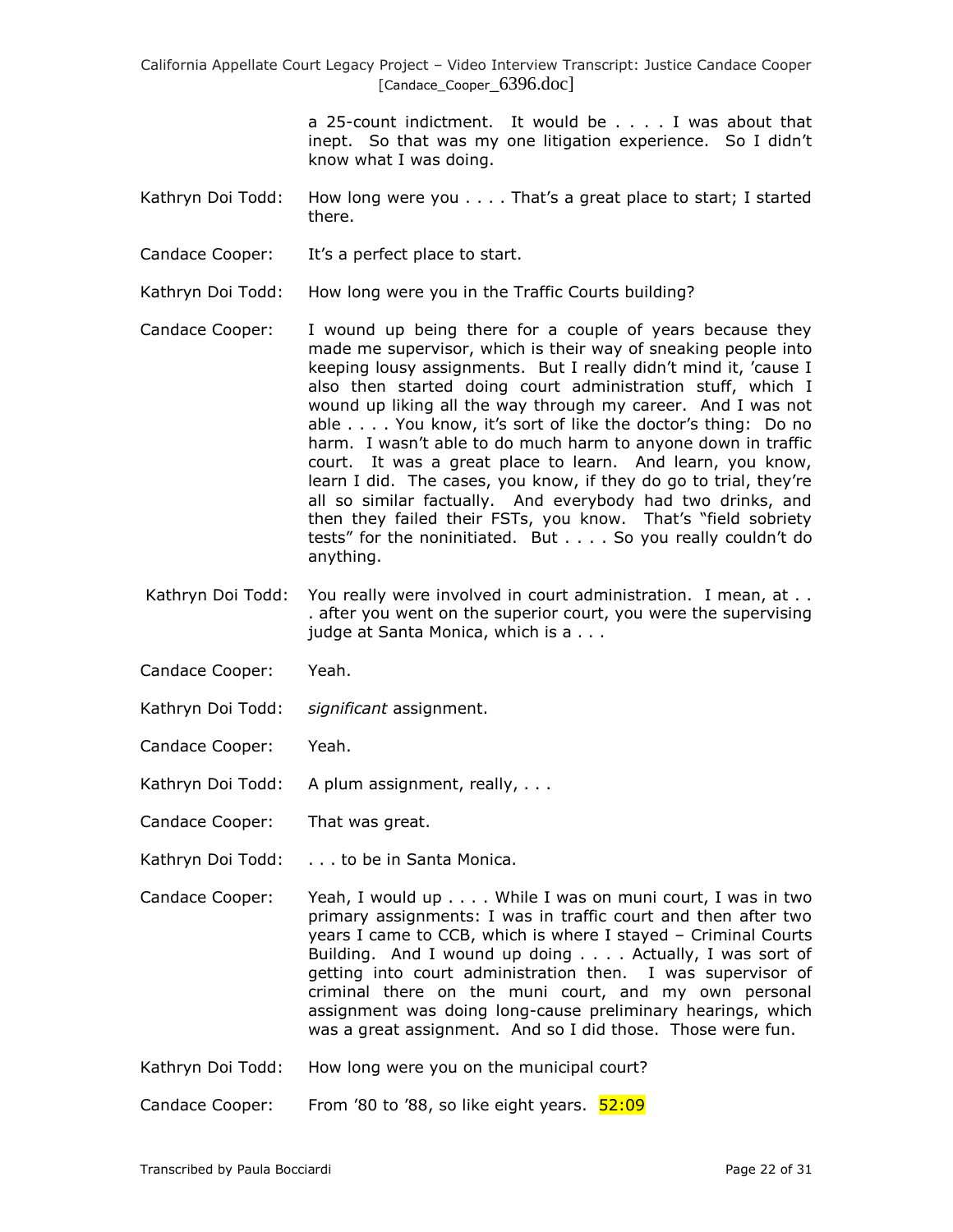- Kathryn Doi Todd: And then when you went to superior court, what . . . did you stay in criminal?
- Candace Cooper: I stayed in criminal initially, and then I wound up bouncing around. I was appointed in '88, and in 1990 I got pregnant and had my wonderful daughter Erin. And she was born in November of 1990. And I took off on maternity leave, and when I came back from maternity leave I worked Inglewood juvenile for a few months, and then I got a call from the presiding judge, who said, "We're not going to put any of our good judges in juvenile anymore, so we're going to transfer you. You can go to either Compton or Torrance." And so I said, "Well, let me get a map and find out where the heck Torrance is," 'cause I didn't know, and I knew where Compton was. And . . . . But Torrance was closer to home, so I went to Torrance and I stayed there for probably about four or five years and then transferred down to Santa Monica. And that was where I stayed until I was elevated.
- Kathryn Doi Todd: Well, you received acclamation from just about every bar association and organization that exists in Los Angeles. I mean, when I looked at your résumé, I saw that you were "Outstanding Trial Jurist," named by the L.A. County bar in 1992; in 1990 you had been the county bar's "Criminal Court . . . Superior Court Judge of the Year"; you were "Judge of the Year" from the Langston Bar Association; and you also received the Women Lawyers Association of Los Angeles "Ernestine Stahlhut Award" in 1989. I mean, I don't know anyone else who has had so many awards recognizing their work as a trial judge.

And I also looked at some of the comments that lawyers had made about you, and read that you are considered one of the most astute . . . you *were* considered one of the most astute and wisest judges sitting on the bench. That you were called "brilliant." That . . . commented that you understood complex cases, that you were super-bright, you were even-handed, you were a role model for other judges, you were approachable, you were hard-working. So how did you approach your role as a jurist?

Candace Cooper: I think I had three things that I always kept in mind. And the first one – which, I think, although  $I \ldots$  through  $\ldots$  including my appellate work  $-$  is: more than anything I wanted to get it right in that case. You know, it wasn't enough for people to feel like they had been treated fairly. To me, I really wanted it to be . . . . I wanted the right result to happen, no matter what. And so that was always very, very important. So I would work for that, you know. That'd mean you had to stay on top of things in terms of working to not only have people think that they are being treated fairly but that you're going to get **55:56**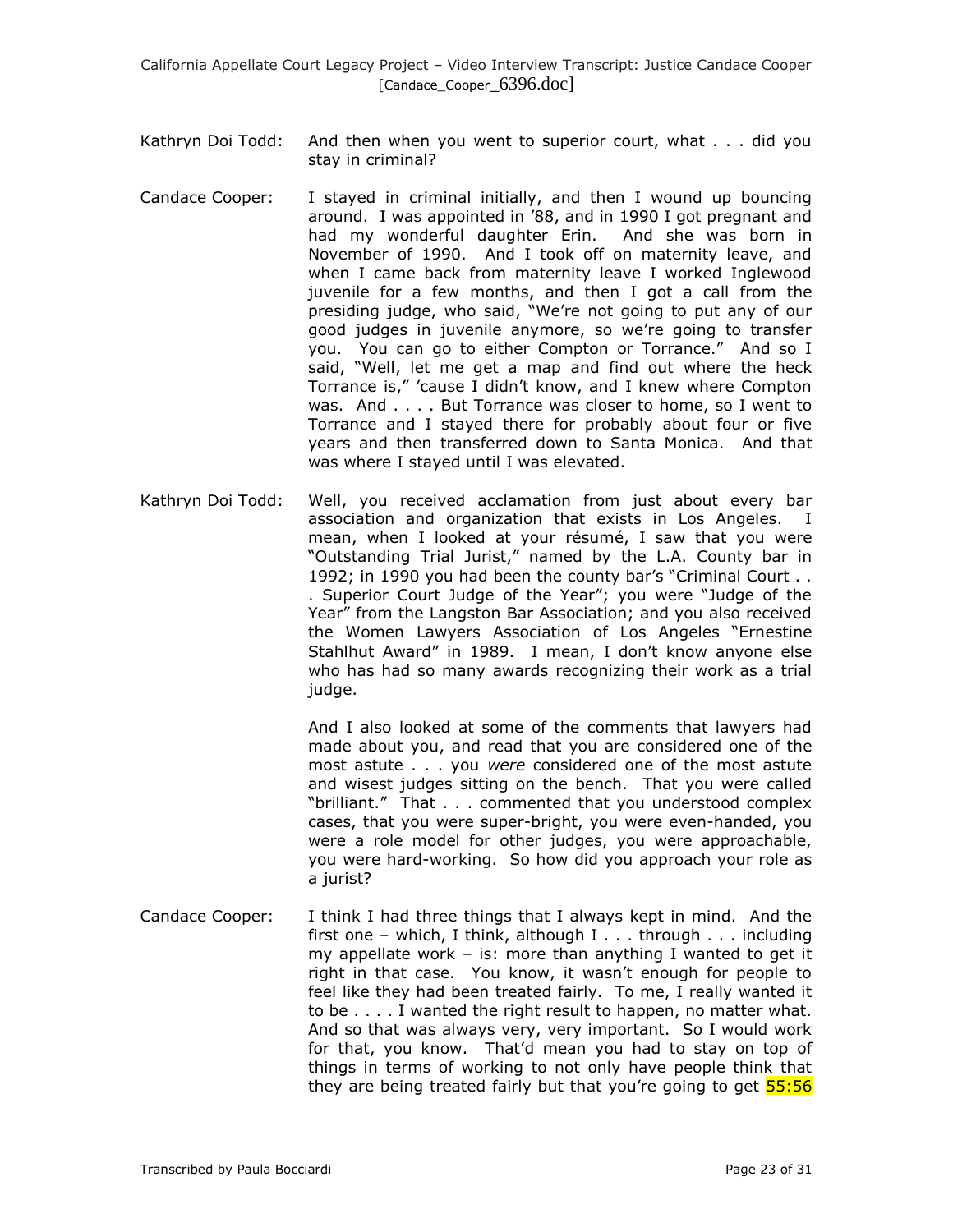> a fair result. That, I think, played a lot into my success. The other is: I just respect people.

> And so I think one reason that I got a lot of accolades for judicial temperament and behavior is to me there's . . . everyone that comes into my court has the same status, and that . . . in terms of the respect that they're warranted out of the box. So if it's a pro per, you know, a homeless person, you know, a police officer, you know, a very prominent lawyer, I mean the homeless guy is going to get respect from me just like the prominent lawyer. And then I'm going to try to get the right result for everybody. And so I think people appreciate that. I don't know that they do or don't get that elsewhere. I know other judges, you know, have good temperaments, too, but I will say this: that mine's not studied, it's not an affect. I truly feel that. And I would even . . . . You get into a situation where assuming the lawyer, or the litigant, or whoever it is is rational – which is not always the case – but if they are, even if things start off badly, you can talk to them and get it to turn around.

- Kathryn Doi Todd: Well, that seems to be the feeling of people who argued cases in Division Eight as well. People were looking forward to seeing how this new . . . brand-new division in Los Angeles was going to develop. And I read comments that they were so pleased at how user-friendly and accommodating and willing to listen that that panel was.
- Candace Cooper: We had a great time. We had a great time. Division Eight was absolutely wonderful. Now, you know I enjoyed my time with you, Kathryn, in Division Two. We had a good time.
- Kathryn Doi Todd: Thank you. Well, I enjoyed my time with you.
- Candace Cooper: That was also wonderful. And Division Eight, when we put it together, it was, you know, Paul Boland and Larry Rubin and myself for the first couple of years, and then Maddie Flier joined us later. The . . . . I think the thing about Division Eight is we all had a very similar . . . . We're very different personalities, but in *this* respect I think we're all quite similar – which is, you know, the willingness to give people their due, and their due time in court, and listen. And we were all rookies, so it was all new and exciting and, you know, you can . . . . There's an enthusiasm that comes from being new that we all had. I think that kind of was probably reflected in what we did.
- Kathryn Doi Todd: There was a *lot* of disappointment when you decided to retire, Candy. I heard it from so many people.

David Knight: I'm going to ask you to pause for just a moment while I change tape. 59:19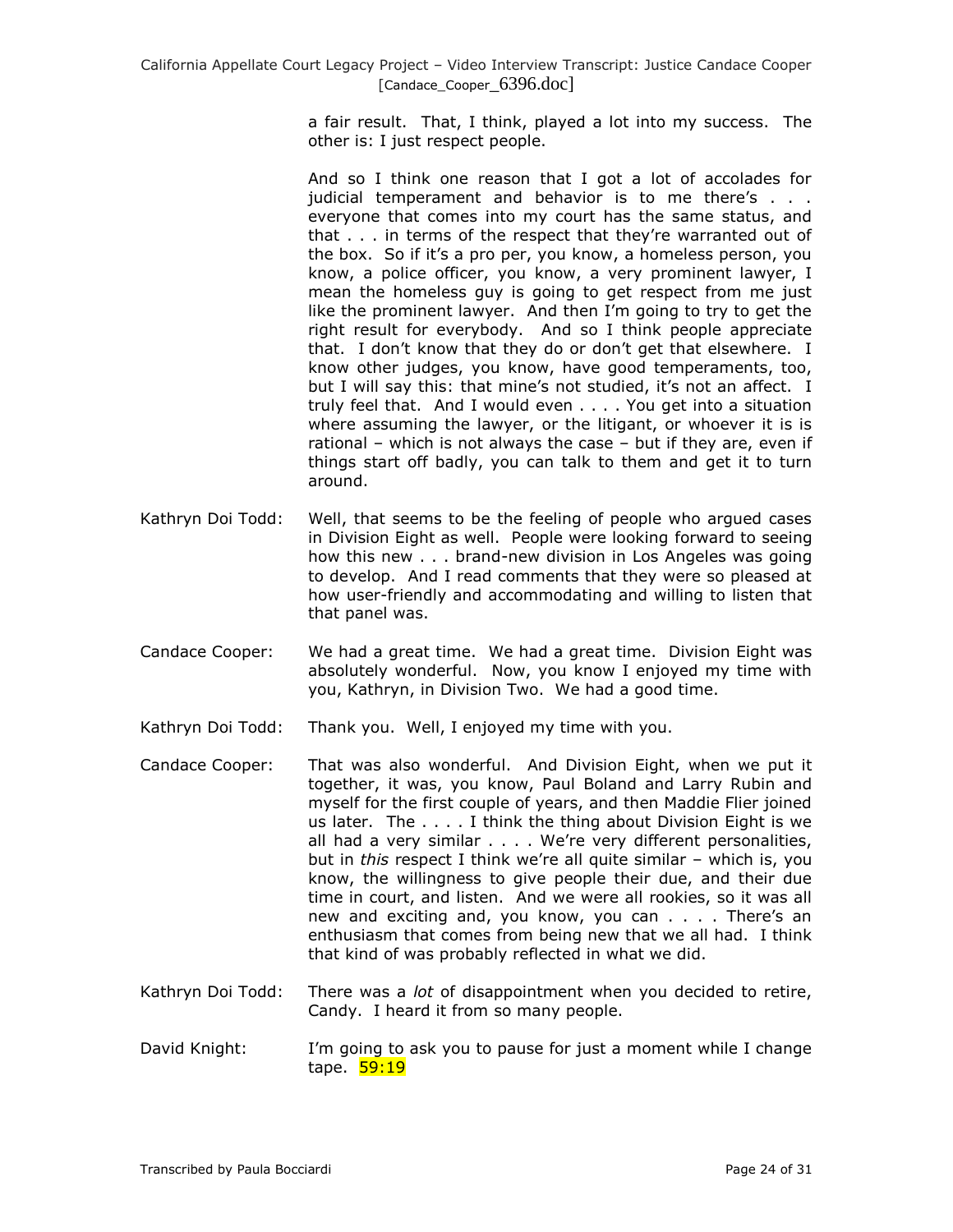- Kathryn Doi Todd: We've been talking about the way that you approached being a judge, and the respect that litigants and lawyers have for you and how they've shown it by giving you so many awards. Your colleagues and peers also have this kind of respect for you. I mean, the fact that you were elected president of the California Judges Association back in 1988 – from what I know now, that was when you first went onto the superior court – how did you begin to . . . your activity with CJA right away when you became a municipal court judge?
- Candace Cooper: Not immediately.
- Kathryn Doi Todd: Because that is an organization where you go by steps.
- Candace Cooper: Yeah, you have to work your way up.
- Kathryn Doi Todd: Right.
- Candace Cooper: That one was a case of mentoring. Robert Weil became a friend of mine, really led me into CJA, and showed me the ropes. And he became a president of CJA, was also a very active guy, and at one point  $-$  this was very early on  $-$  at one point I was on the muni court, and I don't know that I knew Bob all that well, but there was going to be an annual meeting that was going to be in the L.A. area or San Diego, perhaps. It must have been in the L.A. area. And Bob said, "I want you to get active in this organization. And you need to get some visibility and you need to meet people." He said, "So I want to appoint you as chair of the committee that organizes the seminars for the annual meeting." Or, you know, it might have been a summer meeting, or whatever. And he said, "That way, you'll sort of run the conference and you'll get to meet a lot of people, and I think you'll enjoy it." And I did. And so I did that committee, and then I think I chaired some other committees, eventually went on the Board – which is about a three-year term – and the third year was elected president of the Association. But Bob Weil got me active in CJA and kind of really, truly, showed me the ropes. "You did to do this, and you need to do the other, you know, those are the steps."
- Kathryn Doi Todd: It's really important to have mentors, isn't it?
- Candace Cooper: Very much so. Very much so. I mean, you can do it on your own, but there are ways, you know, there are shortcuts of a sort, and by shortcuts . . . .
- Kathryn Doi Todd: Encouragement, also.
- Candace Cooper: Yes, absolutely.
- Kathryn Doi Todd: It's about understanding that something is possible.  $1:02:04$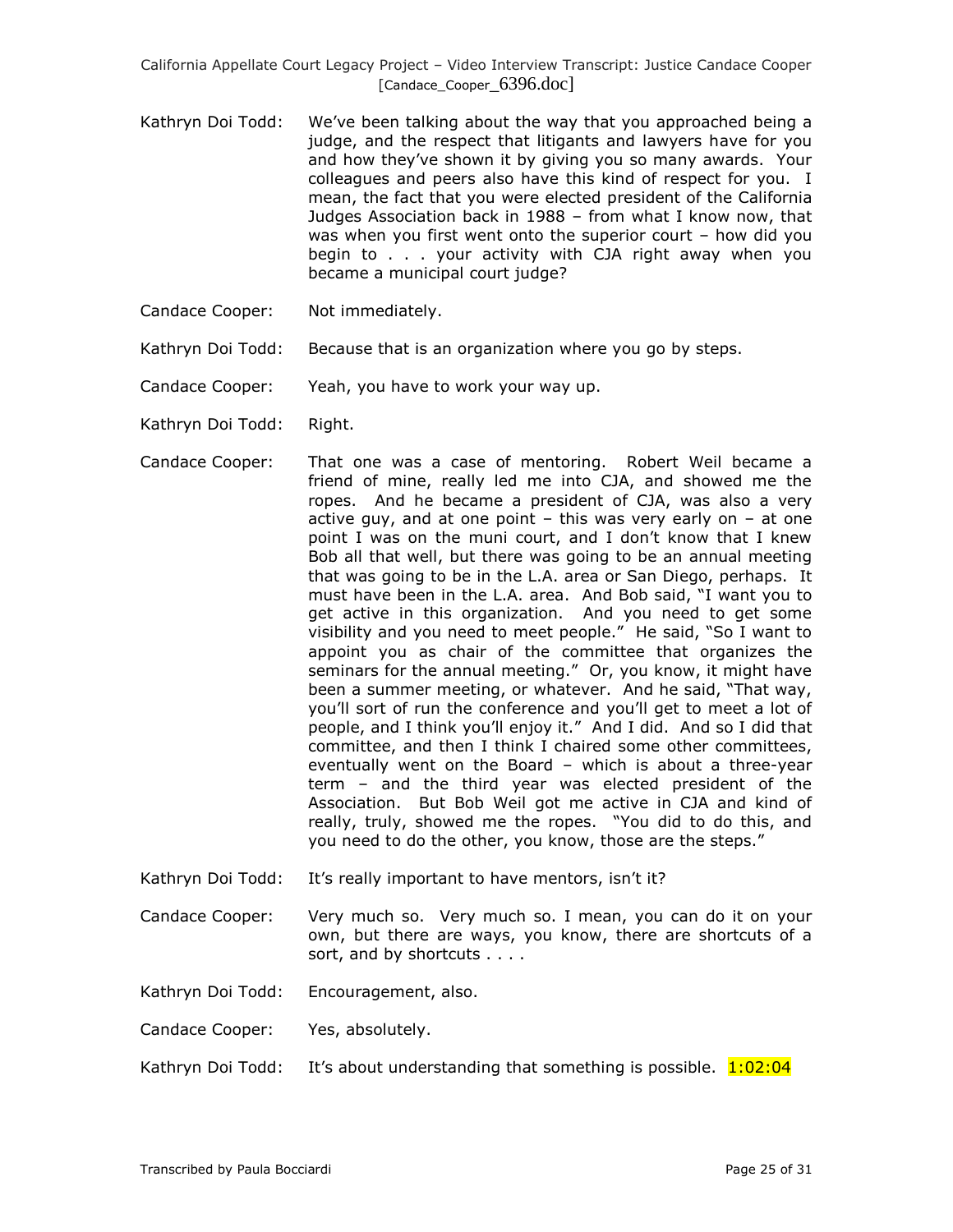- Candace Cooper: Understanding that something is possible, and also there's a validation that you get. The one thing that I remember most from my early years of judging – that was before there were a lot more woman and others on the bench, and you may have experienced this, Kathy, as well – before you established a reputation and people knew who you were, you'd walk into every single situation with zero on your scorecard, you know. And you had to reestablish your credibility every single time.
- Kathryn Doi Todd: And sometimes it was a "minus" on your scorecard.
- Candace Cooper: Sometimes it *would* be a minus on your scorecard.
- Kathryn Doi Todd: Just by looking like you did.
- Candace Cooper: Because everybody wasn't receptive. And so you had to, you know, you were constantly having to prove yourself, establish your . . . you know, your vitae and so forth, and, you know, eventually that ended, but that went on for a very long time.
- Kathryn Doi Todd: I remember at every meeting of CJA or every . . . you were present, you made remarks, and you were all up and down the state that year.
- Candace Cooper: Yeah.
- Kathryn Doi Todd: Did you enjoy that year?

.

- Candace Cooper: CJA president was a lot of fun. It was a lot of fun. There was very good staff support. They had a woman named Connie Dove, who was the executive director of CJA at that time. And for a small organization with small staff – and I think there were only four or five full-time employees for the organization – they did an enormous amount of work on behalf of the judges and gave the president a great deal of support. Court-wise . . .
- Kathryn Doi Todd: How did it impact on your court work?
- Candace Cooper: Court-wise, you . . . at that time you didn't get any break. So you maintained your normal calendar and you also absorbed all of your other . . . all of your expenses.
- Kathryn Doi Todd: Oh you had to pay for everything yourself.
- Candace Cooper: Everything yourself. They would cover . . . a couple of the meetings were . . .
- Kathryn Doi Todd: That's tough!
- Candace Cooper: . . . paid for. And otherwise you were paying for a lot yourself. That has subsequently changed, because I think there were some judges after me that complained about that.  $1:04:22$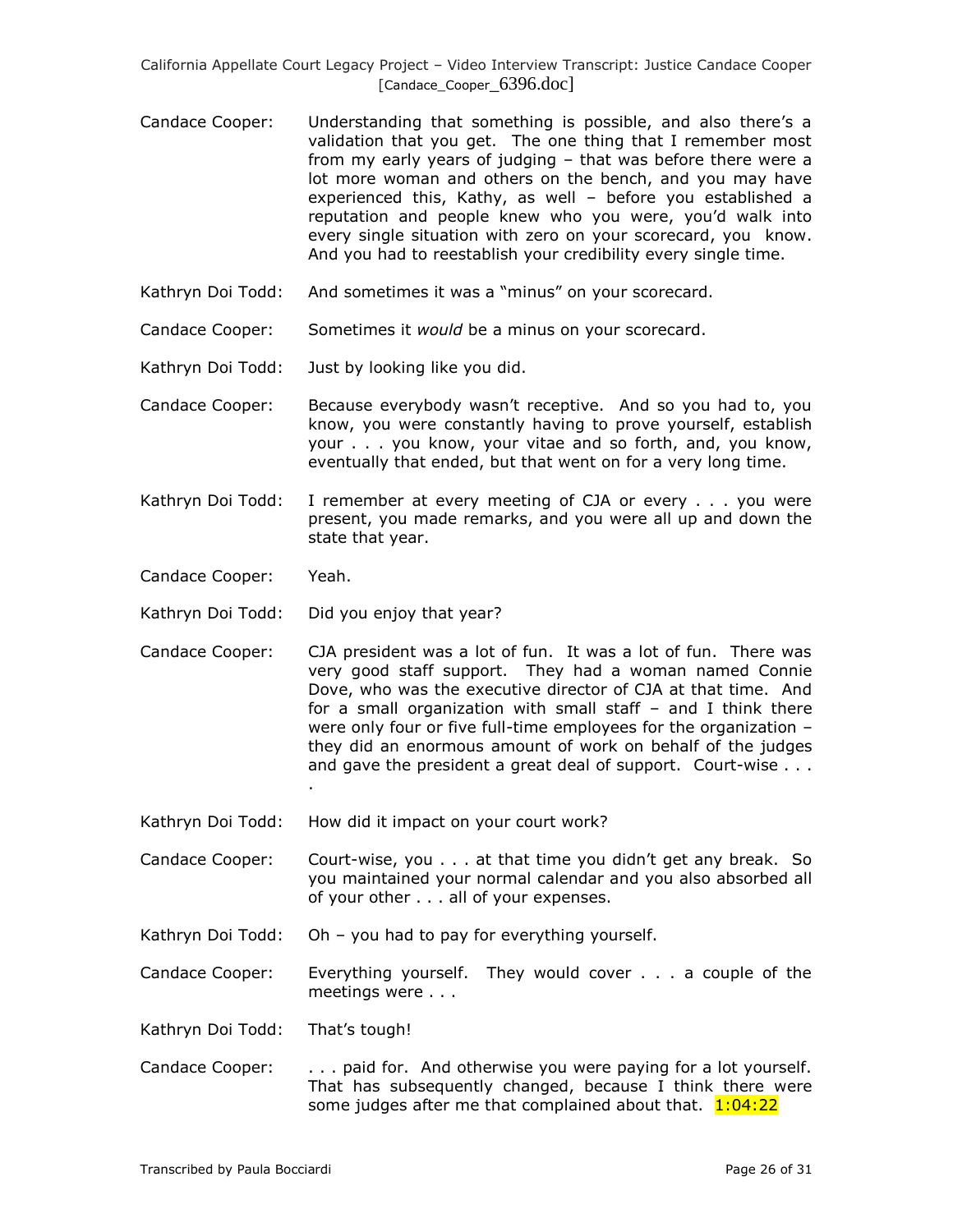- Kathryn Doi Todd: That would be very tough, because you were at . . . I saw you at every meeting.
- Candace Cooper: We were at a lot of things.
- Kathryn Doi Todd: And didn't we as judges get subsidized for going to these . . . .
- Candace Cooper: You would get the annual meetings.
- Kathryn Doi Todd: And that was all?
- Candace Cooper: And the semiannual meetings.
- Kathryn Doi Todd: I don't remember any more.
- Candace Cooper: But not these committee . . . you know, the meetings that would go on up and down . . . . When I became president, the organization picked up some of that, but the years that I was on the Board, you're working your way up. The judges . . . . The court would pay for the annual meeting and maybe the semiannual meeting, but all the other committee meeting things that you would go to, you were on your own for those.
- Kathryn Doi Todd: You've been pretty active with the Judicial Council committees as well, haven't you?
- Candace Cooper: Mm hmm.
- Kathryn Doi Todd: What are some of those committees that you've participated with?
- Candace Cooper: I'd actually have to look at a list, there've been so many. But I . . . . Chief Justice George has, in addition to appointing me to the Judicial Council and I did a term there, also put me on a number of different advisory committees and boards.
- Kathryn Doi Todd: I saw that you were on the Racial and Ethnic Bias in the Courts Committee, the Commission on the Future of the Legal Profession, . . .
- Candace Cooper: Yeah. And I was on an early one on private judging that was really . . . pretty interesting. But a variety of those. And . . . .
- Kathryn Doi Todd: So you've really been called upon by the Chief to play a leadership role in judicial administration throughout the state.
- Candace Cooper: I'd like to think that was right, yeah.
- Kathryn Doi Todd: One of the most significant, it seems to me, was your chairing the 50th anniversary of the *Brown v. Board of Education*  decision. There was a statewide symposium in Sacramento. 1:06:07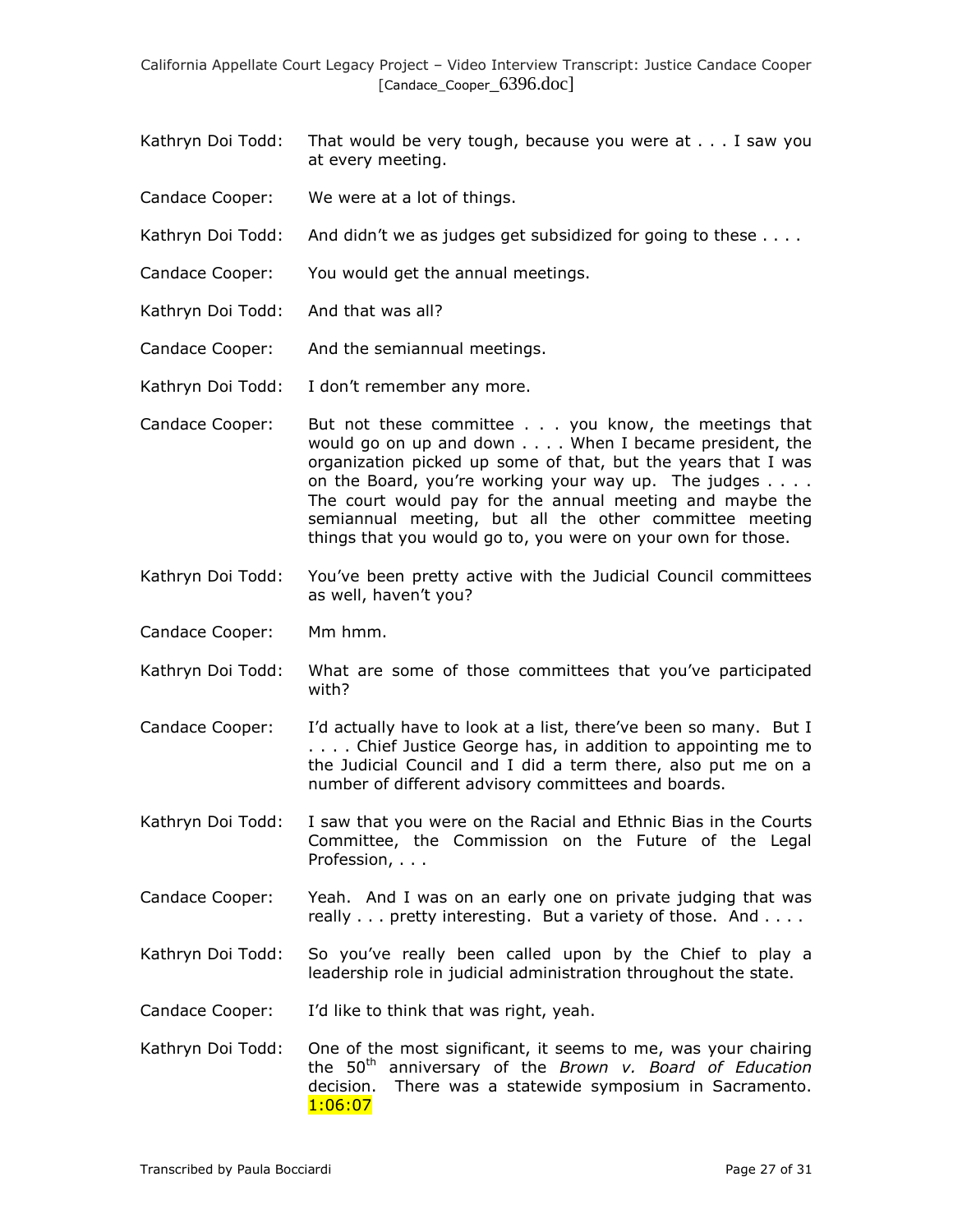Candace Cooper: Yeah.

Kathryn Doi Todd: And I remember attending that extraordinary conference.

Candace Cooper: It was great.

Kathryn Doi Todd: What were your thoughts in planning that symposium?

- Candace Cooper: That one was very much of a collaboration with the members of the committee. The Chief decided – and I really, truly have the greatest respect for Chief Justice George; I think he's been a visionary and . . . for the court and a man really dedicated to some fine things – but it was his decision that this court, meaning the California court - should acknowledge the  $50<sup>th</sup>$ anniversary of the *Brown v. Board of Education* decision. That was not . . . . I didn't initiate that idea. But he asked me to chair the committee to design the . . . statewide what the court was going to do in recognition of that. And there was a very terrific board – a committee – put together to assist me with that. But the showpiece of the work that we did . . . . We did a variety of things that were educational and making information available to courts throughout the state; I'd really have to go back over all the things we did, but the real showpiece was the symposium. There was a conference that was held that had a variety of speakers and . . . just dealing with the overall topic. And I know we had Juan Williams from National Public Radio, who had written a biography on Thurgood Marshall. And we had some of the original . . . I know one of the . . . a man who lives in Pasadena was one of the Little Rock . . . one of the kids that integrated the Little Rock schools, and he was one . . . on a panel. And just a variety of subjects. We had a very interesting symposium.
- Kathryn Doi Todd: You know, Candy, I couldn't help but think about how your life was reflected in this period of time, because you were born just a few years before that decision was made.

Candace Cooper: Yes.

Kathryn Doi Todd: Things have changed so dramatically over these last 50 years, and, you know, your accomplishments, the way that . . . the position that you've been able to achieve, sort of all reflects this kind of change and historical change that's gone on in the United States. So I found that just to be remarkable that you worked on that.

Candace Cooper: I mirrored that era pretty well.

Kathryn Doi Todd: You really did.

Candace Cooper: Yeah. I mirrored that era pretty well. And, yeah, 'cause I . . . . You know, I mean, things have changed dramatically 1:08:53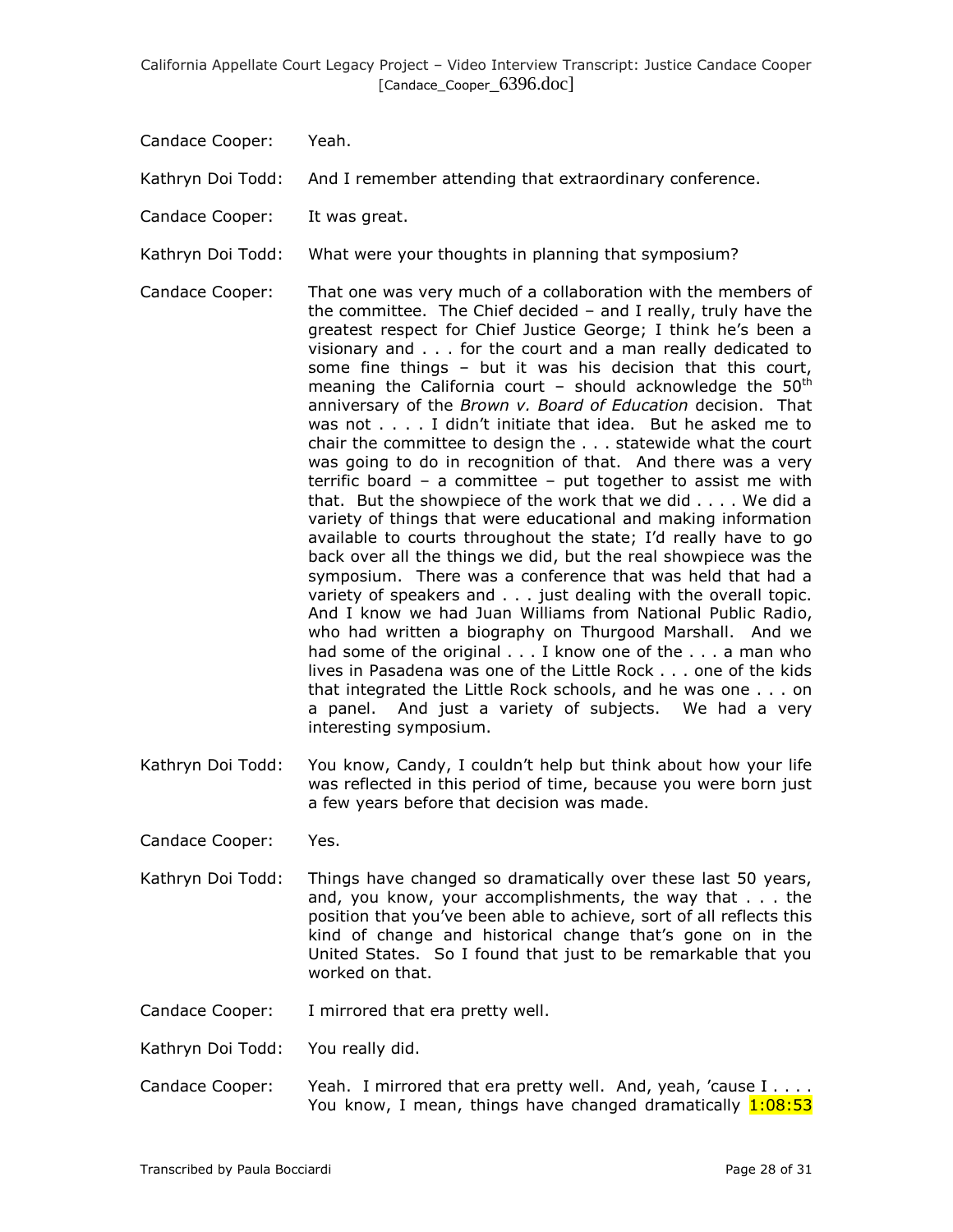> since I was a child. It's not like this was something my parents told me about. I can  $\dots$  I remember watching the civil rights movement on black and white TV, and the Montgomery march, and Martin Luther King, and, you know, . . .

- Kathryn Doi Todd: And the Watts riots in your neighborhood.
- Candace Cooper: Yeah, the Watts riots.
- Kathryn Doi Todd: Because I remember that, too.
- Candace Cooper: Yeah. The Watts riots were right in my neighborhood. My dad was on LAPD at that time. And I can remember we lived in . . . kind of in a hilly area, and I can remember looking out our window and seeing L.A. burning. And not being able to cross Crenshaw, 'cause that was the curfew line at that time. So, no, those were, you know . . . . To . . . . You know, and you look back, and I've sort of studied the history of, you know, like African-American judges, and until the '70s there were *so* few. You know, maybe one a decade, almost. You know, Edwin Jefferson and Bernard Jefferson – a couple of the early ones. And then it was, you know, just so few for so long.
- Kathryn Doi Todd: No one until Jerry Brown started appointing.
- Candace Cooper: Yeah, yeah, yeah. Just a . . . just a few, I mean, here and there. And . . . .
- Kathryn Doi Todd: And for a while after that influx, there seemed to be a real diminution when most people started retiring.
- Candace Cooper: What I have observed and has been the reason why I have maintained my personal commitment to the whole issue of diversity – is that it seems that absent a commitment to the concept of diversity and inclusion, and absent that sort of a desire, that it's a very easy issue to lapse. And my observation has been that Jerry Brown had a deep commitment to diversity and appointed just a large number of minority and women judges during the time he was in office. And that was a personal commitment of his. He totally changed the face, I think, of the court system. And subsequent to that, we've been working to maintain it. Now, the number of women judges is, I think, no longer a serious issue. But maintaining the number of minority judges, particularly African-American judges, has been much more problematic. Now, I understand from talking to some others that Hispanic judicial appointment numbers have been maintained better. But I personally track the African-American numbers, and it's been a process of trying to maintain the representation as opposed to growing at critical mass.
- Kathryn Doi Todd: We have a new African-American member or *soon* to be of the Court of Appeal. **1:12:06**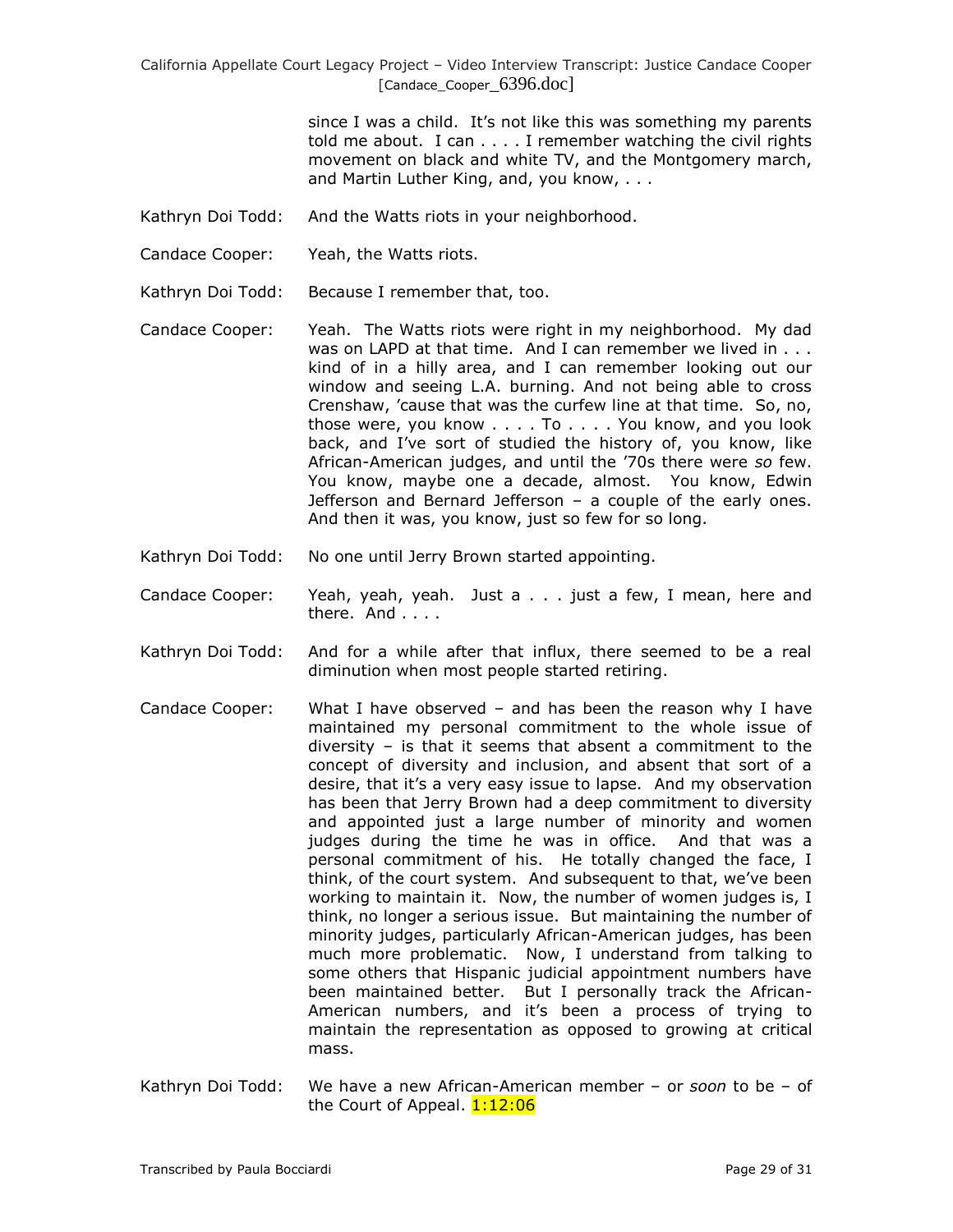Candace Cooper: Yes, I know that. Yes.

Kathryn Doi Todd: I haven't had the pleasure of meeting him, yet, but . . .

- Candace Cooper: Well, I've met him. Justice Spencer and I both had lunch with him here at the court when he was applying and talked to him. This is Jeff Johnson. Talked to him about, and encouraged him to pursue, that because I was highly aware . . . . I knew Vaino was going to retire, and whether she knew I was or not, I knew I was going to be out within a year or so after she retired. And that would have meant . . . left no African-Americans on the court. So we had been encouraging people to apply. And I found out about his appointment right before I left for vacation about 10 days ago, and so I have yet to speak to him personally, but that's on my agenda, to make sure I communicate my congratulations. So there's been about one every decade-plus, because prior to me . . . . So Jeff is now . . . . This is now 2009, and prior to that was my appointment. Prior to my appointment was Leon Thompson.
- Kathryn Doi Todd: Oh, my goodness. That long ago.
- Candace Cooper: Yeah. So that's from the '80s until now.
- Kathryn Doi Todd: Now, you mentioned when your beautiful daughter Erin was born, back in 1990 – so that makes her now 18 or 19?
- Candace Cooper: She is now 18.
- Kathryn Doi Todd: 18.
- Candace Cooper: And all that entails.
- Kathryn Doi Todd: And beautiful, and she's going to be going off to college this year.
- Candace Cooper: She just graduated. My daughter, who is my only child and, you know, the joy of my life, as you, I think, can understand, having . . . being the mother of a daughter, she graduated just about a month ago from Marlborough School and is off to University of Pennsylvania in end of August.
- Kathryn Doi Todd: And that was her absolutely first choice for college?
- Candace Cooper: It was her first choice.

Kathryn Doi Todd: It was where her father had gone to school?

Candace Cooper: Her dad went to law school at UPenn, and that . . . she applied early admission and was accepted. And so we didn't have to finish any of the other applications. And now just found 1:14:31 out her dorm assignment about a couple weeks ago.